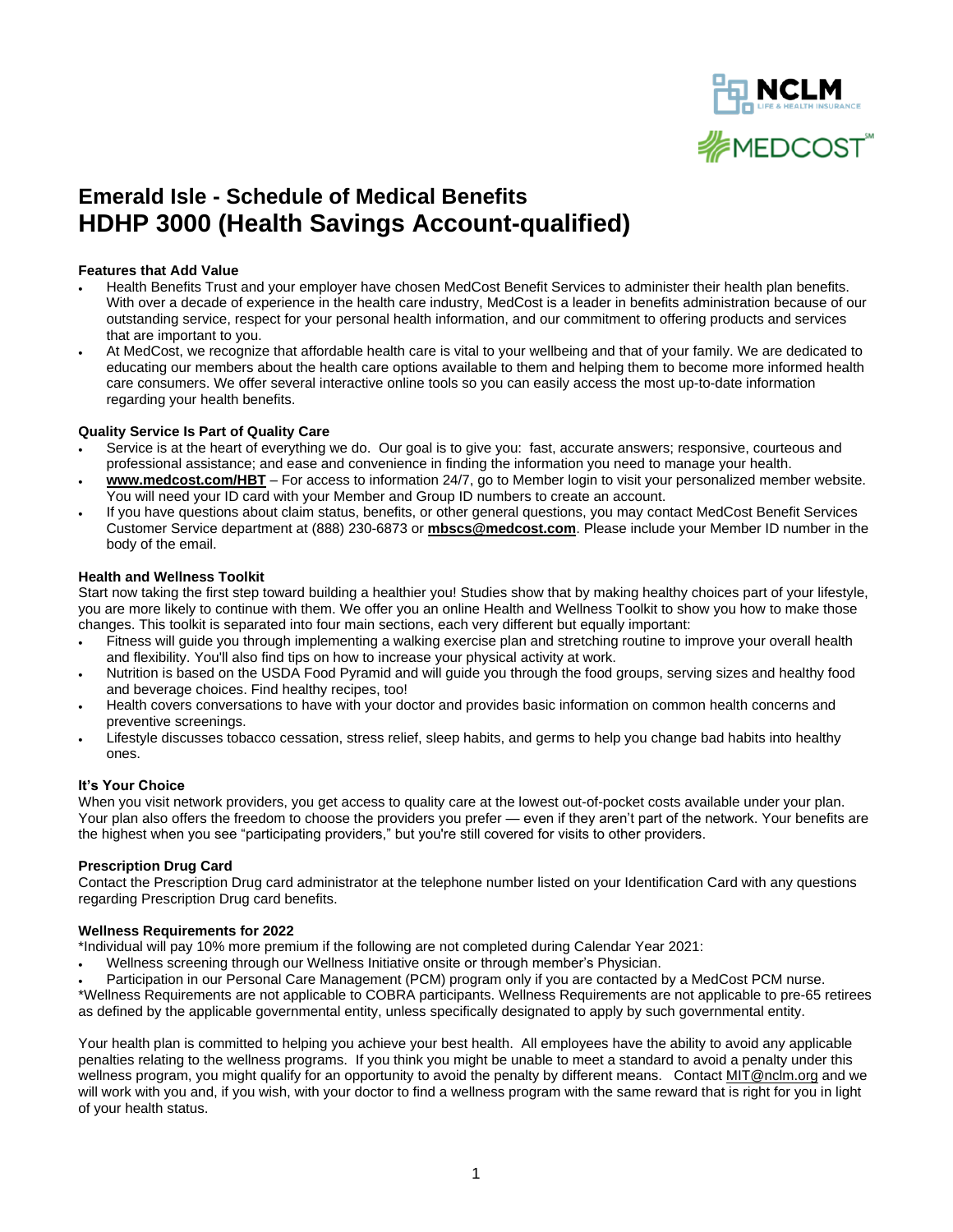## **SCHEDULE OF BENEFITS Emerald Isle - HDHP 3000**

### **This option is qualified for a Health Savings Account (HSA).**

**2021**

For access to information 24/7, go to **[www.medcost.com/HBT](http://www.medcost.com/)** and go to Member Login to visit the personalized website; use ID card with Member and Group ID numbers to create an account. For questions about claim status, benefits or other general questions, contact MedCost Benefit Services Customer Service at (888) 230-6873 or **mbscs@medcost.com**; please include Member ID in body of email.

This Schedule of Benefits is an outline of benefits of the Employee Benefit Plan provided by your Employer. The basis of payment of the benefits described herein will be determined by the provider of services and claims rules of the Plan. All benefits described in this Schedule are subject to the exclusions and limitations described more fully in the Summary Plan Description.

| <b>Waiting Period</b><br>Effective on date deemed by the governmental unit<br><b>Spousal Definition</b><br>The Town of Emerald Isle does not offer spousal coverage for medical benefits.<br><b>Dependent Children</b><br>Coverage for Dependent children is extended to the end of the month during which the<br>26 <sup>th</sup> birthday occurs.<br><b>Retirees / Board</b><br>See Master Summary Plan Description / governmental unit for details.<br><b>Members</b><br>Benefit choices made during Open Enrollment are effective on July 1 <sup>st</sup> unless<br><b>Open Enrollment</b><br>otherwise specified by governmental unit's Human Resources department.<br><b>Leave of Absence</b><br>FMLA. See Master Summary Plan Description.<br>Other than FMLA. See Master Summary Plan Description.<br><b>Network and Health Management</b><br>As indicated on Identification card<br><b>Network / Travel Option</b><br><b>Precertification</b><br>Hospital admissions and Residential Treatment*<br>$\bullet$<br>Transplant services**<br>Hospital observation unit stays of more than 48 hours<br>Certain diagnostic services rendered as Outpatient or in Physician's office; see<br>Outpatient Review below***<br>Dialysis services****<br>Intensive Outpatient and Partial Hospitalization*****<br>Non-Emergent Air Ambulance ******<br>Penalties<br>*Non-precertified room and board charges will be denied.<br>** Failure to precertify Transplant Services will result in a 50% reduction in benefits.<br>***Non-precertified diagnostic services listed under Outpatient Review will be denied.<br>**** Failure to precertify dialysis will result in associated charges from the first treatment<br>date being denied.<br>*****Non-precertified days / visits will be denied. See Medical Benefit Exclusions and<br>Defined Terms in Summary Plan Description.<br>******Non-Emergent Air Ambulance services that are not precertified will be denied.<br><b>Outpatient Review</b><br>Precertification is required for MRI, CT and PET scans performed in Physician's office<br>or as an Outpatient. Services performed in emergent situations (to rule out need for<br>surgery or urgent treatment) are not subject to the requirement for Outpatient Review /<br>Precertification.<br>Non-precertified diagnostic services listed under Outpatient Review will be denied.<br>Penalty<br><b>Case Management</b><br>Life-altering injuries, illnesses and diagnoses need specialized care. MedCost has<br>individualized intervention and care for those navigating severe health conditions. The<br>goal of Case Management is to promote improved quality of life outcomes while<br>ensuring the best use of available resources.<br>The Behavioral Health Solution program, a partnership with Carolina Behavioral Health<br>Alliance (CBHA), is a component of Case Management that includes additional<br>information, support and care for Plan Participants who are receiving Plan benefits for<br>Mental Health and / or Substance Use Disorders.<br>See the remainder of the Summary Plan Description for additional details | See also Master Summary Plan Description for details of the Plan. |                                                                               |  |
|-------------------------------------------------------------------------------------------------------------------------------------------------------------------------------------------------------------------------------------------------------------------------------------------------------------------------------------------------------------------------------------------------------------------------------------------------------------------------------------------------------------------------------------------------------------------------------------------------------------------------------------------------------------------------------------------------------------------------------------------------------------------------------------------------------------------------------------------------------------------------------------------------------------------------------------------------------------------------------------------------------------------------------------------------------------------------------------------------------------------------------------------------------------------------------------------------------------------------------------------------------------------------------------------------------------------------------------------------------------------------------------------------------------------------------------------------------------------------------------------------------------------------------------------------------------------------------------------------------------------------------------------------------------------------------------------------------------------------------------------------------------------------------------------------------------------------------------------------------------------------------------------------------------------------------------------------------------------------------------------------------------------------------------------------------------------------------------------------------------------------------------------------------------------------------------------------------------------------------------------------------------------------------------------------------------------------------------------------------------------------------------------------------------------------------------------------------------------------------------------------------------------------------------------------------------------------------------------------------------------------------------------------------------------------------------------------------------------------------------------------------------------------------------------------------------------------------------------------------------------------------------------------------------------------------------------------------------------------------------------------------------------------------------------------------------------------------------------------------------------------------------------------------|-------------------------------------------------------------------|-------------------------------------------------------------------------------|--|
|                                                                                                                                                                                                                                                                                                                                                                                                                                                                                                                                                                                                                                                                                                                                                                                                                                                                                                                                                                                                                                                                                                                                                                                                                                                                                                                                                                                                                                                                                                                                                                                                                                                                                                                                                                                                                                                                                                                                                                                                                                                                                                                                                                                                                                                                                                                                                                                                                                                                                                                                                                                                                                                                                                                                                                                                                                                                                                                                                                                                                                                                                                                                                       |                                                                   |                                                                               |  |
|                                                                                                                                                                                                                                                                                                                                                                                                                                                                                                                                                                                                                                                                                                                                                                                                                                                                                                                                                                                                                                                                                                                                                                                                                                                                                                                                                                                                                                                                                                                                                                                                                                                                                                                                                                                                                                                                                                                                                                                                                                                                                                                                                                                                                                                                                                                                                                                                                                                                                                                                                                                                                                                                                                                                                                                                                                                                                                                                                                                                                                                                                                                                                       |                                                                   |                                                                               |  |
|                                                                                                                                                                                                                                                                                                                                                                                                                                                                                                                                                                                                                                                                                                                                                                                                                                                                                                                                                                                                                                                                                                                                                                                                                                                                                                                                                                                                                                                                                                                                                                                                                                                                                                                                                                                                                                                                                                                                                                                                                                                                                                                                                                                                                                                                                                                                                                                                                                                                                                                                                                                                                                                                                                                                                                                                                                                                                                                                                                                                                                                                                                                                                       |                                                                   |                                                                               |  |
|                                                                                                                                                                                                                                                                                                                                                                                                                                                                                                                                                                                                                                                                                                                                                                                                                                                                                                                                                                                                                                                                                                                                                                                                                                                                                                                                                                                                                                                                                                                                                                                                                                                                                                                                                                                                                                                                                                                                                                                                                                                                                                                                                                                                                                                                                                                                                                                                                                                                                                                                                                                                                                                                                                                                                                                                                                                                                                                                                                                                                                                                                                                                                       |                                                                   |                                                                               |  |
|                                                                                                                                                                                                                                                                                                                                                                                                                                                                                                                                                                                                                                                                                                                                                                                                                                                                                                                                                                                                                                                                                                                                                                                                                                                                                                                                                                                                                                                                                                                                                                                                                                                                                                                                                                                                                                                                                                                                                                                                                                                                                                                                                                                                                                                                                                                                                                                                                                                                                                                                                                                                                                                                                                                                                                                                                                                                                                                                                                                                                                                                                                                                                       |                                                                   |                                                                               |  |
|                                                                                                                                                                                                                                                                                                                                                                                                                                                                                                                                                                                                                                                                                                                                                                                                                                                                                                                                                                                                                                                                                                                                                                                                                                                                                                                                                                                                                                                                                                                                                                                                                                                                                                                                                                                                                                                                                                                                                                                                                                                                                                                                                                                                                                                                                                                                                                                                                                                                                                                                                                                                                                                                                                                                                                                                                                                                                                                                                                                                                                                                                                                                                       |                                                                   |                                                                               |  |
|                                                                                                                                                                                                                                                                                                                                                                                                                                                                                                                                                                                                                                                                                                                                                                                                                                                                                                                                                                                                                                                                                                                                                                                                                                                                                                                                                                                                                                                                                                                                                                                                                                                                                                                                                                                                                                                                                                                                                                                                                                                                                                                                                                                                                                                                                                                                                                                                                                                                                                                                                                                                                                                                                                                                                                                                                                                                                                                                                                                                                                                                                                                                                       |                                                                   |                                                                               |  |
|                                                                                                                                                                                                                                                                                                                                                                                                                                                                                                                                                                                                                                                                                                                                                                                                                                                                                                                                                                                                                                                                                                                                                                                                                                                                                                                                                                                                                                                                                                                                                                                                                                                                                                                                                                                                                                                                                                                                                                                                                                                                                                                                                                                                                                                                                                                                                                                                                                                                                                                                                                                                                                                                                                                                                                                                                                                                                                                                                                                                                                                                                                                                                       |                                                                   |                                                                               |  |
|                                                                                                                                                                                                                                                                                                                                                                                                                                                                                                                                                                                                                                                                                                                                                                                                                                                                                                                                                                                                                                                                                                                                                                                                                                                                                                                                                                                                                                                                                                                                                                                                                                                                                                                                                                                                                                                                                                                                                                                                                                                                                                                                                                                                                                                                                                                                                                                                                                                                                                                                                                                                                                                                                                                                                                                                                                                                                                                                                                                                                                                                                                                                                       |                                                                   |                                                                               |  |
|                                                                                                                                                                                                                                                                                                                                                                                                                                                                                                                                                                                                                                                                                                                                                                                                                                                                                                                                                                                                                                                                                                                                                                                                                                                                                                                                                                                                                                                                                                                                                                                                                                                                                                                                                                                                                                                                                                                                                                                                                                                                                                                                                                                                                                                                                                                                                                                                                                                                                                                                                                                                                                                                                                                                                                                                                                                                                                                                                                                                                                                                                                                                                       |                                                                   |                                                                               |  |
|                                                                                                                                                                                                                                                                                                                                                                                                                                                                                                                                                                                                                                                                                                                                                                                                                                                                                                                                                                                                                                                                                                                                                                                                                                                                                                                                                                                                                                                                                                                                                                                                                                                                                                                                                                                                                                                                                                                                                                                                                                                                                                                                                                                                                                                                                                                                                                                                                                                                                                                                                                                                                                                                                                                                                                                                                                                                                                                                                                                                                                                                                                                                                       |                                                                   |                                                                               |  |
|                                                                                                                                                                                                                                                                                                                                                                                                                                                                                                                                                                                                                                                                                                                                                                                                                                                                                                                                                                                                                                                                                                                                                                                                                                                                                                                                                                                                                                                                                                                                                                                                                                                                                                                                                                                                                                                                                                                                                                                                                                                                                                                                                                                                                                                                                                                                                                                                                                                                                                                                                                                                                                                                                                                                                                                                                                                                                                                                                                                                                                                                                                                                                       |                                                                   |                                                                               |  |
|                                                                                                                                                                                                                                                                                                                                                                                                                                                                                                                                                                                                                                                                                                                                                                                                                                                                                                                                                                                                                                                                                                                                                                                                                                                                                                                                                                                                                                                                                                                                                                                                                                                                                                                                                                                                                                                                                                                                                                                                                                                                                                                                                                                                                                                                                                                                                                                                                                                                                                                                                                                                                                                                                                                                                                                                                                                                                                                                                                                                                                                                                                                                                       |                                                                   |                                                                               |  |
|                                                                                                                                                                                                                                                                                                                                                                                                                                                                                                                                                                                                                                                                                                                                                                                                                                                                                                                                                                                                                                                                                                                                                                                                                                                                                                                                                                                                                                                                                                                                                                                                                                                                                                                                                                                                                                                                                                                                                                                                                                                                                                                                                                                                                                                                                                                                                                                                                                                                                                                                                                                                                                                                                                                                                                                                                                                                                                                                                                                                                                                                                                                                                       |                                                                   |                                                                               |  |
|                                                                                                                                                                                                                                                                                                                                                                                                                                                                                                                                                                                                                                                                                                                                                                                                                                                                                                                                                                                                                                                                                                                                                                                                                                                                                                                                                                                                                                                                                                                                                                                                                                                                                                                                                                                                                                                                                                                                                                                                                                                                                                                                                                                                                                                                                                                                                                                                                                                                                                                                                                                                                                                                                                                                                                                                                                                                                                                                                                                                                                                                                                                                                       |                                                                   |                                                                               |  |
|                                                                                                                                                                                                                                                                                                                                                                                                                                                                                                                                                                                                                                                                                                                                                                                                                                                                                                                                                                                                                                                                                                                                                                                                                                                                                                                                                                                                                                                                                                                                                                                                                                                                                                                                                                                                                                                                                                                                                                                                                                                                                                                                                                                                                                                                                                                                                                                                                                                                                                                                                                                                                                                                                                                                                                                                                                                                                                                                                                                                                                                                                                                                                       |                                                                   |                                                                               |  |
|                                                                                                                                                                                                                                                                                                                                                                                                                                                                                                                                                                                                                                                                                                                                                                                                                                                                                                                                                                                                                                                                                                                                                                                                                                                                                                                                                                                                                                                                                                                                                                                                                                                                                                                                                                                                                                                                                                                                                                                                                                                                                                                                                                                                                                                                                                                                                                                                                                                                                                                                                                                                                                                                                                                                                                                                                                                                                                                                                                                                                                                                                                                                                       |                                                                   |                                                                               |  |
|                                                                                                                                                                                                                                                                                                                                                                                                                                                                                                                                                                                                                                                                                                                                                                                                                                                                                                                                                                                                                                                                                                                                                                                                                                                                                                                                                                                                                                                                                                                                                                                                                                                                                                                                                                                                                                                                                                                                                                                                                                                                                                                                                                                                                                                                                                                                                                                                                                                                                                                                                                                                                                                                                                                                                                                                                                                                                                                                                                                                                                                                                                                                                       |                                                                   |                                                                               |  |
|                                                                                                                                                                                                                                                                                                                                                                                                                                                                                                                                                                                                                                                                                                                                                                                                                                                                                                                                                                                                                                                                                                                                                                                                                                                                                                                                                                                                                                                                                                                                                                                                                                                                                                                                                                                                                                                                                                                                                                                                                                                                                                                                                                                                                                                                                                                                                                                                                                                                                                                                                                                                                                                                                                                                                                                                                                                                                                                                                                                                                                                                                                                                                       |                                                                   |                                                                               |  |
|                                                                                                                                                                                                                                                                                                                                                                                                                                                                                                                                                                                                                                                                                                                                                                                                                                                                                                                                                                                                                                                                                                                                                                                                                                                                                                                                                                                                                                                                                                                                                                                                                                                                                                                                                                                                                                                                                                                                                                                                                                                                                                                                                                                                                                                                                                                                                                                                                                                                                                                                                                                                                                                                                                                                                                                                                                                                                                                                                                                                                                                                                                                                                       |                                                                   |                                                                               |  |
|                                                                                                                                                                                                                                                                                                                                                                                                                                                                                                                                                                                                                                                                                                                                                                                                                                                                                                                                                                                                                                                                                                                                                                                                                                                                                                                                                                                                                                                                                                                                                                                                                                                                                                                                                                                                                                                                                                                                                                                                                                                                                                                                                                                                                                                                                                                                                                                                                                                                                                                                                                                                                                                                                                                                                                                                                                                                                                                                                                                                                                                                                                                                                       |                                                                   |                                                                               |  |
|                                                                                                                                                                                                                                                                                                                                                                                                                                                                                                                                                                                                                                                                                                                                                                                                                                                                                                                                                                                                                                                                                                                                                                                                                                                                                                                                                                                                                                                                                                                                                                                                                                                                                                                                                                                                                                                                                                                                                                                                                                                                                                                                                                                                                                                                                                                                                                                                                                                                                                                                                                                                                                                                                                                                                                                                                                                                                                                                                                                                                                                                                                                                                       |                                                                   |                                                                               |  |
|                                                                                                                                                                                                                                                                                                                                                                                                                                                                                                                                                                                                                                                                                                                                                                                                                                                                                                                                                                                                                                                                                                                                                                                                                                                                                                                                                                                                                                                                                                                                                                                                                                                                                                                                                                                                                                                                                                                                                                                                                                                                                                                                                                                                                                                                                                                                                                                                                                                                                                                                                                                                                                                                                                                                                                                                                                                                                                                                                                                                                                                                                                                                                       |                                                                   |                                                                               |  |
|                                                                                                                                                                                                                                                                                                                                                                                                                                                                                                                                                                                                                                                                                                                                                                                                                                                                                                                                                                                                                                                                                                                                                                                                                                                                                                                                                                                                                                                                                                                                                                                                                                                                                                                                                                                                                                                                                                                                                                                                                                                                                                                                                                                                                                                                                                                                                                                                                                                                                                                                                                                                                                                                                                                                                                                                                                                                                                                                                                                                                                                                                                                                                       |                                                                   |                                                                               |  |
|                                                                                                                                                                                                                                                                                                                                                                                                                                                                                                                                                                                                                                                                                                                                                                                                                                                                                                                                                                                                                                                                                                                                                                                                                                                                                                                                                                                                                                                                                                                                                                                                                                                                                                                                                                                                                                                                                                                                                                                                                                                                                                                                                                                                                                                                                                                                                                                                                                                                                                                                                                                                                                                                                                                                                                                                                                                                                                                                                                                                                                                                                                                                                       |                                                                   |                                                                               |  |
|                                                                                                                                                                                                                                                                                                                                                                                                                                                                                                                                                                                                                                                                                                                                                                                                                                                                                                                                                                                                                                                                                                                                                                                                                                                                                                                                                                                                                                                                                                                                                                                                                                                                                                                                                                                                                                                                                                                                                                                                                                                                                                                                                                                                                                                                                                                                                                                                                                                                                                                                                                                                                                                                                                                                                                                                                                                                                                                                                                                                                                                                                                                                                       |                                                                   |                                                                               |  |
|                                                                                                                                                                                                                                                                                                                                                                                                                                                                                                                                                                                                                                                                                                                                                                                                                                                                                                                                                                                                                                                                                                                                                                                                                                                                                                                                                                                                                                                                                                                                                                                                                                                                                                                                                                                                                                                                                                                                                                                                                                                                                                                                                                                                                                                                                                                                                                                                                                                                                                                                                                                                                                                                                                                                                                                                                                                                                                                                                                                                                                                                                                                                                       |                                                                   |                                                                               |  |
|                                                                                                                                                                                                                                                                                                                                                                                                                                                                                                                                                                                                                                                                                                                                                                                                                                                                                                                                                                                                                                                                                                                                                                                                                                                                                                                                                                                                                                                                                                                                                                                                                                                                                                                                                                                                                                                                                                                                                                                                                                                                                                                                                                                                                                                                                                                                                                                                                                                                                                                                                                                                                                                                                                                                                                                                                                                                                                                                                                                                                                                                                                                                                       |                                                                   |                                                                               |  |
|                                                                                                                                                                                                                                                                                                                                                                                                                                                                                                                                                                                                                                                                                                                                                                                                                                                                                                                                                                                                                                                                                                                                                                                                                                                                                                                                                                                                                                                                                                                                                                                                                                                                                                                                                                                                                                                                                                                                                                                                                                                                                                                                                                                                                                                                                                                                                                                                                                                                                                                                                                                                                                                                                                                                                                                                                                                                                                                                                                                                                                                                                                                                                       |                                                                   |                                                                               |  |
|                                                                                                                                                                                                                                                                                                                                                                                                                                                                                                                                                                                                                                                                                                                                                                                                                                                                                                                                                                                                                                                                                                                                                                                                                                                                                                                                                                                                                                                                                                                                                                                                                                                                                                                                                                                                                                                                                                                                                                                                                                                                                                                                                                                                                                                                                                                                                                                                                                                                                                                                                                                                                                                                                                                                                                                                                                                                                                                                                                                                                                                                                                                                                       |                                                                   |                                                                               |  |
|                                                                                                                                                                                                                                                                                                                                                                                                                                                                                                                                                                                                                                                                                                                                                                                                                                                                                                                                                                                                                                                                                                                                                                                                                                                                                                                                                                                                                                                                                                                                                                                                                                                                                                                                                                                                                                                                                                                                                                                                                                                                                                                                                                                                                                                                                                                                                                                                                                                                                                                                                                                                                                                                                                                                                                                                                                                                                                                                                                                                                                                                                                                                                       |                                                                   |                                                                               |  |
|                                                                                                                                                                                                                                                                                                                                                                                                                                                                                                                                                                                                                                                                                                                                                                                                                                                                                                                                                                                                                                                                                                                                                                                                                                                                                                                                                                                                                                                                                                                                                                                                                                                                                                                                                                                                                                                                                                                                                                                                                                                                                                                                                                                                                                                                                                                                                                                                                                                                                                                                                                                                                                                                                                                                                                                                                                                                                                                                                                                                                                                                                                                                                       |                                                                   |                                                                               |  |
|                                                                                                                                                                                                                                                                                                                                                                                                                                                                                                                                                                                                                                                                                                                                                                                                                                                                                                                                                                                                                                                                                                                                                                                                                                                                                                                                                                                                                                                                                                                                                                                                                                                                                                                                                                                                                                                                                                                                                                                                                                                                                                                                                                                                                                                                                                                                                                                                                                                                                                                                                                                                                                                                                                                                                                                                                                                                                                                                                                                                                                                                                                                                                       |                                                                   |                                                                               |  |
|                                                                                                                                                                                                                                                                                                                                                                                                                                                                                                                                                                                                                                                                                                                                                                                                                                                                                                                                                                                                                                                                                                                                                                                                                                                                                                                                                                                                                                                                                                                                                                                                                                                                                                                                                                                                                                                                                                                                                                                                                                                                                                                                                                                                                                                                                                                                                                                                                                                                                                                                                                                                                                                                                                                                                                                                                                                                                                                                                                                                                                                                                                                                                       |                                                                   |                                                                               |  |
|                                                                                                                                                                                                                                                                                                                                                                                                                                                                                                                                                                                                                                                                                                                                                                                                                                                                                                                                                                                                                                                                                                                                                                                                                                                                                                                                                                                                                                                                                                                                                                                                                                                                                                                                                                                                                                                                                                                                                                                                                                                                                                                                                                                                                                                                                                                                                                                                                                                                                                                                                                                                                                                                                                                                                                                                                                                                                                                                                                                                                                                                                                                                                       |                                                                   |                                                                               |  |
|                                                                                                                                                                                                                                                                                                                                                                                                                                                                                                                                                                                                                                                                                                                                                                                                                                                                                                                                                                                                                                                                                                                                                                                                                                                                                                                                                                                                                                                                                                                                                                                                                                                                                                                                                                                                                                                                                                                                                                                                                                                                                                                                                                                                                                                                                                                                                                                                                                                                                                                                                                                                                                                                                                                                                                                                                                                                                                                                                                                                                                                                                                                                                       |                                                                   |                                                                               |  |
|                                                                                                                                                                                                                                                                                                                                                                                                                                                                                                                                                                                                                                                                                                                                                                                                                                                                                                                                                                                                                                                                                                                                                                                                                                                                                                                                                                                                                                                                                                                                                                                                                                                                                                                                                                                                                                                                                                                                                                                                                                                                                                                                                                                                                                                                                                                                                                                                                                                                                                                                                                                                                                                                                                                                                                                                                                                                                                                                                                                                                                                                                                                                                       |                                                                   |                                                                               |  |
|                                                                                                                                                                                                                                                                                                                                                                                                                                                                                                                                                                                                                                                                                                                                                                                                                                                                                                                                                                                                                                                                                                                                                                                                                                                                                                                                                                                                                                                                                                                                                                                                                                                                                                                                                                                                                                                                                                                                                                                                                                                                                                                                                                                                                                                                                                                                                                                                                                                                                                                                                                                                                                                                                                                                                                                                                                                                                                                                                                                                                                                                                                                                                       |                                                                   |                                                                               |  |
|                                                                                                                                                                                                                                                                                                                                                                                                                                                                                                                                                                                                                                                                                                                                                                                                                                                                                                                                                                                                                                                                                                                                                                                                                                                                                                                                                                                                                                                                                                                                                                                                                                                                                                                                                                                                                                                                                                                                                                                                                                                                                                                                                                                                                                                                                                                                                                                                                                                                                                                                                                                                                                                                                                                                                                                                                                                                                                                                                                                                                                                                                                                                                       |                                                                   |                                                                               |  |
|                                                                                                                                                                                                                                                                                                                                                                                                                                                                                                                                                                                                                                                                                                                                                                                                                                                                                                                                                                                                                                                                                                                                                                                                                                                                                                                                                                                                                                                                                                                                                                                                                                                                                                                                                                                                                                                                                                                                                                                                                                                                                                                                                                                                                                                                                                                                                                                                                                                                                                                                                                                                                                                                                                                                                                                                                                                                                                                                                                                                                                                                                                                                                       |                                                                   |                                                                               |  |
|                                                                                                                                                                                                                                                                                                                                                                                                                                                                                                                                                                                                                                                                                                                                                                                                                                                                                                                                                                                                                                                                                                                                                                                                                                                                                                                                                                                                                                                                                                                                                                                                                                                                                                                                                                                                                                                                                                                                                                                                                                                                                                                                                                                                                                                                                                                                                                                                                                                                                                                                                                                                                                                                                                                                                                                                                                                                                                                                                                                                                                                                                                                                                       |                                                                   |                                                                               |  |
|                                                                                                                                                                                                                                                                                                                                                                                                                                                                                                                                                                                                                                                                                                                                                                                                                                                                                                                                                                                                                                                                                                                                                                                                                                                                                                                                                                                                                                                                                                                                                                                                                                                                                                                                                                                                                                                                                                                                                                                                                                                                                                                                                                                                                                                                                                                                                                                                                                                                                                                                                                                                                                                                                                                                                                                                                                                                                                                                                                                                                                                                                                                                                       |                                                                   |                                                                               |  |
|                                                                                                                                                                                                                                                                                                                                                                                                                                                                                                                                                                                                                                                                                                                                                                                                                                                                                                                                                                                                                                                                                                                                                                                                                                                                                                                                                                                                                                                                                                                                                                                                                                                                                                                                                                                                                                                                                                                                                                                                                                                                                                                                                                                                                                                                                                                                                                                                                                                                                                                                                                                                                                                                                                                                                                                                                                                                                                                                                                                                                                                                                                                                                       |                                                                   |                                                                               |  |
|                                                                                                                                                                                                                                                                                                                                                                                                                                                                                                                                                                                                                                                                                                                                                                                                                                                                                                                                                                                                                                                                                                                                                                                                                                                                                                                                                                                                                                                                                                                                                                                                                                                                                                                                                                                                                                                                                                                                                                                                                                                                                                                                                                                                                                                                                                                                                                                                                                                                                                                                                                                                                                                                                                                                                                                                                                                                                                                                                                                                                                                                                                                                                       |                                                                   |                                                                               |  |
|                                                                                                                                                                                                                                                                                                                                                                                                                                                                                                                                                                                                                                                                                                                                                                                                                                                                                                                                                                                                                                                                                                                                                                                                                                                                                                                                                                                                                                                                                                                                                                                                                                                                                                                                                                                                                                                                                                                                                                                                                                                                                                                                                                                                                                                                                                                                                                                                                                                                                                                                                                                                                                                                                                                                                                                                                                                                                                                                                                                                                                                                                                                                                       |                                                                   |                                                                               |  |
|                                                                                                                                                                                                                                                                                                                                                                                                                                                                                                                                                                                                                                                                                                                                                                                                                                                                                                                                                                                                                                                                                                                                                                                                                                                                                                                                                                                                                                                                                                                                                                                                                                                                                                                                                                                                                                                                                                                                                                                                                                                                                                                                                                                                                                                                                                                                                                                                                                                                                                                                                                                                                                                                                                                                                                                                                                                                                                                                                                                                                                                                                                                                                       | <b>Personal Care</b>                                              | Personal Care Management (PCM) is individualized care designed to help create |  |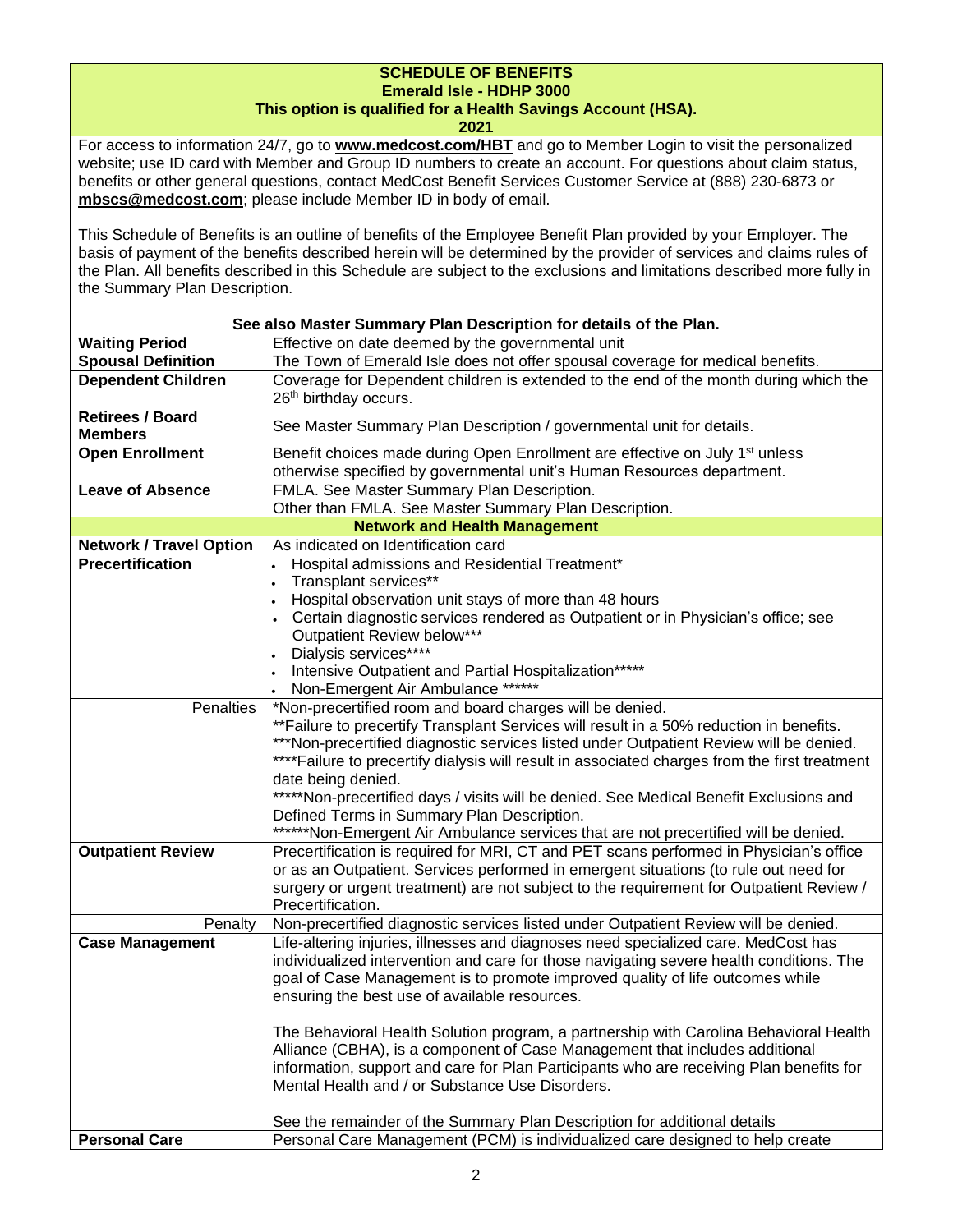| <b>Management (PCM)</b>         |                                                                                      | positive outcomes for those who are suffering from chronic conditions.                                            |                       |
|---------------------------------|--------------------------------------------------------------------------------------|-------------------------------------------------------------------------------------------------------------------|-----------------------|
| <b>SmartStarts Prenatal</b>     |                                                                                      | SmartStarts is a voluntary Employee wellness program, focused on educating                                        |                       |
| Program                         |                                                                                      | expectant mothers and mentoring them through each trimester of Pregnancy.                                         |                       |
|                                 | Incentive                                                                            | The Plan provides an incentive for participation in this program. If you are enrolled in                          |                       |
|                                 |                                                                                      | SmartStarts during the first trimester, The MIT health plan will reimburse \$150 (via a                           |                       |
|                                 |                                                                                      | check), or if during the second trimester, \$75 (via a check), upon completion of the                             |                       |
|                                 |                                                                                      |                                                                                                                   |                       |
|                                 |                                                                                      | program. For more information on the MedCost SmartStarts Program, call toll-free                                  |                       |
|                                 |                                                                                      | (888) 230-6873 and / or see Summary Plan Description (booklet).                                                   |                       |
|                                 |                                                                                      | <b>Benefit Maximums / Deductibles / Out-of-Pocket</b>                                                             |                       |
|                                 |                                                                                      | <b>In-Network</b>                                                                                                 | <b>Non-Network</b>    |
|                                 |                                                                                      | This Plan does not apply a Lifetime or Annual Benefit Maximum to each Plan Participant for the total claim        |                       |
|                                 |                                                                                      | expenses incurred and paid while covered under this Plan.                                                         |                       |
| Deductible                      | Individual                                                                           | \$3,000                                                                                                           | \$3,000               |
|                                 | Family                                                                               | \$6,000                                                                                                           | \$6,000               |
| <b>Embedded Deductible:</b>     |                                                                                      |                                                                                                                   |                       |
|                                 |                                                                                      | Benefits are payable for Individual once the Individual Deductible is met. Family Deductible does not have to be  |                       |
|                                 |                                                                                      | met before benefits can be paid for Individual.                                                                   |                       |
|                                 |                                                                                      |                                                                                                                   |                       |
| Out-of-                         | Individual                                                                           | \$3,000                                                                                                           | \$3,000               |
| Pocket                          | Family                                                                               | \$6,000                                                                                                           | \$6,000               |
| Maximum                         |                                                                                      |                                                                                                                   |                       |
| Embedded Out-of-Pocket Maximum: |                                                                                      |                                                                                                                   |                       |
|                                 |                                                                                      | The Family Out-of-Pocket Maximum does not have to be met before an Individual's Out-of-Pocket Maximum is          |                       |
| considered to be satisfied.     |                                                                                      |                                                                                                                   |                       |
|                                 |                                                                                      | Out-of-Pocket Maximum includes Copays if any, Coinsurance, and Deductibles, and excludes non-covered              |                       |
|                                 |                                                                                      | services, premiums, and any applicable penalties.                                                                 |                       |
|                                 |                                                                                      |                                                                                                                   |                       |
|                                 |                                                                                      | Once the Out-of-Pocket Maximum is reached, the Plan pays 100% of eligible charges for the remainder of the Plan   |                       |
|                                 |                                                                                      | or Calendar Year, except for benefit penalties.                                                                   |                       |
|                                 |                                                                                      |                                                                                                                   |                       |
|                                 |                                                                                      | Family members meet only their individual Out-of-Pocket and then their claims will be covered at 100%. If the     |                       |
|                                 |                                                                                      | family Out-of-Pocket has been met prior to their individual Out-of-Pocket being met, their claims will be paid at |                       |
| 100%.                           |                                                                                      |                                                                                                                   |                       |
|                                 |                                                                                      | Network and Non-Network Deductibles and Out-of-Pocket Maximums accumulate                                         |                       |
|                                 |                                                                                      | towards each other.                                                                                               |                       |
| <b>Benefit Year</b>             |                                                                                      | July 1 <sup>st</sup> through June 30 <sup>th</sup>                                                                |                       |
|                                 |                                                                                      | <b>Inpatient Hospital Services</b>                                                                                |                       |
|                                 |                                                                                      | <b>In-Network</b>                                                                                                 |                       |
|                                 |                                                                                      |                                                                                                                   | <b>Non-Network</b>    |
| Room and Board                  |                                                                                      | 100% after Deductible                                                                                             | 100% after Deductible |
| Precertification required       |                                                                                      | Includes the medical services and supplies furnished by a Hospital, Ambulatory                                    |                       |
|                                 |                                                                                      | Surgical Center or a Birthing Center; after 48 observation hours, a confinement will be                           |                       |
|                                 |                                                                                      | considered an inpatient confinement and will require precertification.                                            |                       |
|                                 |                                                                                      | If you occupy a private Hospital room, you will pay the difference between the                                    |                       |
|                                 |                                                                                      | Hospital's charges for a private room and the charge for a semiprivate room. If the                               |                       |
|                                 |                                                                                      | Hospital does not have semiprivate rooms or a semiprivate room is unavailable, or your                            |                       |
|                                 |                                                                                      | medical condition requires a private room (as determined by the Claims Administrator),                            |                       |
|                                 |                                                                                      | the Plan will consider the private room rate.                                                                     |                       |
|                                 | Payment for Critical Care room and board will be based on the Hospital's ICU charge. |                                                                                                                   |                       |
| <b>Physician Inpatient</b>      |                                                                                      | 100% after Deductible                                                                                             | 100% after Deductible |
| <b>Services</b>                 |                                                                                      | The Plan covers professional services of a Physician for Inpatient surgical or medical                            |                       |
|                                 |                                                                                      | services.                                                                                                         |                       |
|                                 |                                                                                      | When multiple procedures are performed during the same operative session, benefits                                |                       |
|                                 |                                                                                      | will be based on Medically Necessary services. Allowable expenses will be determined                              |                       |
|                                 |                                                                                      |                                                                                                                   |                       |
|                                 |                                                                                      | based on the complexity of the procedures. 100% of the allowable expense for the                                  |                       |
|                                 |                                                                                      | most complex will be considered and 50% of the allowable expense or billed charge                                 |                       |
|                                 | will be considered for each additional procedure. An assistant surgeon will be       |                                                                                                                   |                       |
|                                 | considered eligible when Medical Necessity has been determined based on standard     |                                                                                                                   |                       |
|                                 |                                                                                      | practices. Benefits will be based on 20% of the allowable expense or billed charge.                               |                       |
| <b>Other Inpatient</b>          |                                                                                      | 100% after Deductible                                                                                             | 100% after Deductible |
| <b>Services</b>                 |                                                                                      |                                                                                                                   |                       |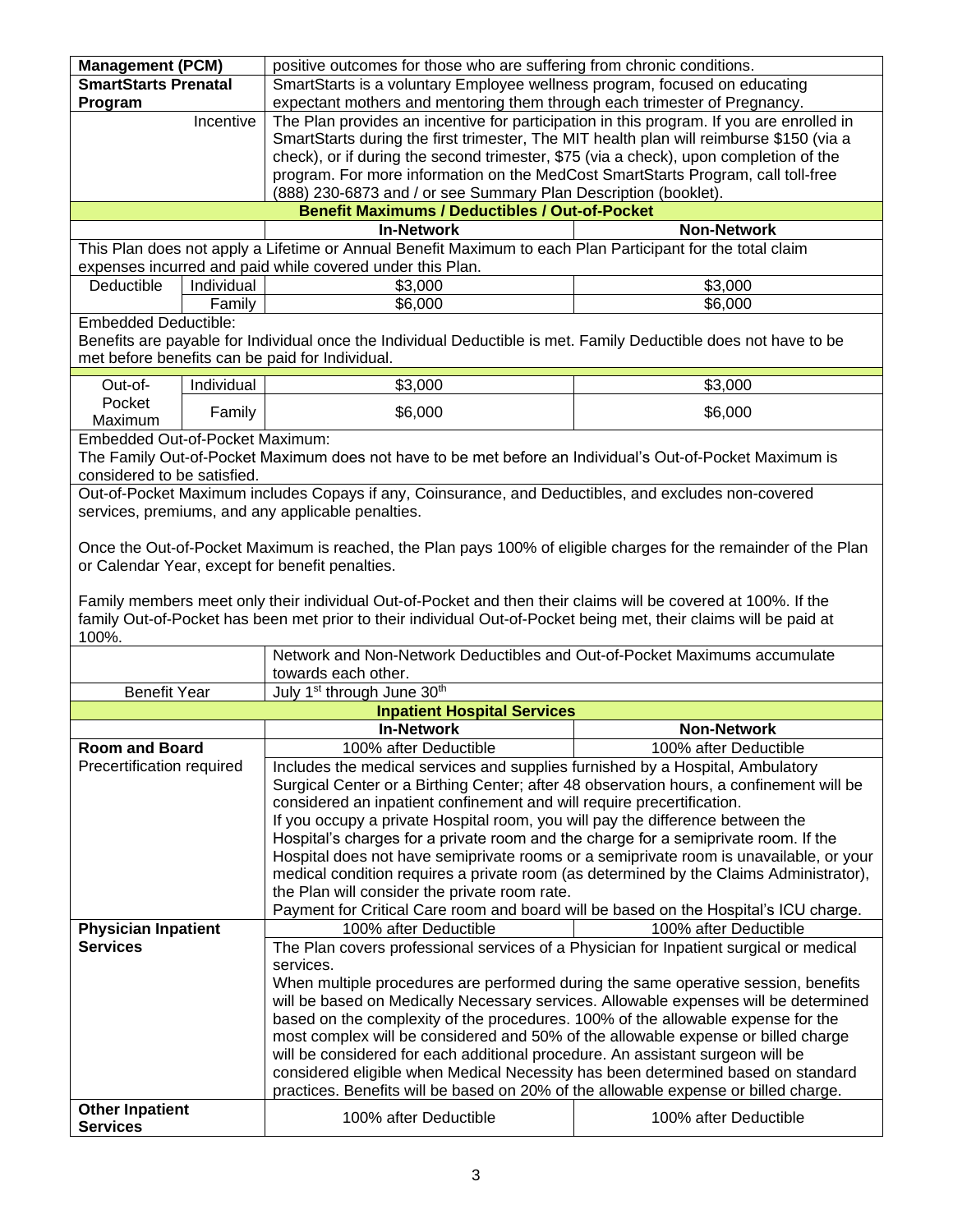| <b>Emergency and Urgent Care Services</b>         |                                                                                                                                                                              |                                  |
|---------------------------------------------------|------------------------------------------------------------------------------------------------------------------------------------------------------------------------------|----------------------------------|
|                                                   | <b>In-Network</b>                                                                                                                                                            | <b>Non-Network</b>               |
| <b>Emergency Room</b>                             |                                                                                                                                                                              |                                  |
| Treatment, including                              |                                                                                                                                                                              | 100% after In-Network Deductible |
| related services                                  |                                                                                                                                                                              |                                  |
| Non-Emergency                                     |                                                                                                                                                                              |                                  |
| Services at Emergency<br>Room                     | 100% after Deductible                                                                                                                                                        | 100% after Deductible            |
| <b>Urgent Care Facility</b>                       | 100% after Deductible                                                                                                                                                        | 100% after Deductible            |
| Urgent Care provided in                           |                                                                                                                                                                              |                                  |
| a Physician's Office -                            | 100% after Deductible                                                                                                                                                        | 100% after Network Deductible    |
| <b>Primary Care</b>                               |                                                                                                                                                                              |                                  |
| Urgent Care provided in                           |                                                                                                                                                                              |                                  |
| a Physician's Office -                            | 100% after Deductible                                                                                                                                                        | 100% after Network Deductible    |
| <b>Specialist</b>                                 |                                                                                                                                                                              |                                  |
|                                                   | <b>Outpatient Hospital Services</b>                                                                                                                                          |                                  |
|                                                   | <b>In-Network</b>                                                                                                                                                            | Non-Network                      |
| <b>Pre-Admission Testing</b>                      | 100% after Deductible<br>The Plan will pay for diagnostic tests and X-rays when performed on an outpatient                                                                   | 100% after Deductible            |
|                                                   | basis before a Hospital admission, provided the procedures are provided within 7 days                                                                                        |                                  |
|                                                   | of the admission, are related to the condition that causes the admission and are                                                                                             |                                  |
|                                                   | performed in lieu of tests while Hospital confined. Payment will be made even if tests                                                                                       |                                  |
|                                                   | show that the condition requires medical treatment prior to Hospital admission or the                                                                                        |                                  |
|                                                   | Hospital admission is not required.                                                                                                                                          |                                  |
| <b>Outpatient / Ambulatory Surgery</b>            |                                                                                                                                                                              |                                  |
| Facility and Surgeon                              | 100% after Deductible                                                                                                                                                        | 100% after Deductible            |
|                                                   | When multiple procedures are performed during the same operative session, benefits                                                                                           |                                  |
|                                                   | will be based on Medically Necessary services. Allowable expenses will be determined<br>based on the complexity of the procedures. 100% of the allowable expense for the     |                                  |
|                                                   | most complex will be considered and 50% of the allowable expense or billed charge                                                                                            |                                  |
|                                                   | will be considered for each additional procedure. An assistant surgeon will be                                                                                               |                                  |
|                                                   | considered eligible when Medical Necessity has been determined based on standard                                                                                             |                                  |
|                                                   | practices. Benefits will be based on 20% of the allowable expense or billed charge.                                                                                          |                                  |
| <b>Outpatient Laboratory</b>                      | 100% after Deductible                                                                                                                                                        | 100% after Deductible            |
| and X-Ray Services                                |                                                                                                                                                                              |                                  |
| <b>Outpatient Diagnostic</b>                      |                                                                                                                                                                              |                                  |
| Scans (MRI, CT, PET)<br>Precertification required | 100% after Deductible                                                                                                                                                        | 100% after Deductible            |
| <b>Other Outpatient</b>                           |                                                                                                                                                                              |                                  |
| <b>Services</b>                                   | 100% after Deductible                                                                                                                                                        | 100% after Deductible            |
|                                                   | <b>Physician Services</b>                                                                                                                                                    |                                  |
|                                                   | <b>In-Network</b>                                                                                                                                                            | <b>Non-Network</b>               |
| <b>Office Visit for Injury / Illness</b>          |                                                                                                                                                                              |                                  |
| <b>Primary Care</b>                               | 100% after Deductible                                                                                                                                                        | 100% after Deductible            |
|                                                   | General practitioner, family practitioner, internist, pediatrician and OB-GYN.                                                                                               |                                  |
| <b>Specialist</b>                                 | 100% after Deductible                                                                                                                                                        | 100% after Deductible            |
|                                                   | Covers most services including In-office surgery, in-office laboratory and x-rays,                                                                                           |                                  |
|                                                   | chemotherapy, radiation therapy, high intensity focused ultrasound (HIFU) for                                                                                                |                                  |
|                                                   | treatment of prostate cancer, infusion therapy (and injections other than Specialty<br>Pharmacy) performed in and billed by the Network Physician's office. See also         |                                  |
|                                                   | Specialty Pharmacy under Prescription Drugs.                                                                                                                                 |                                  |
| Services not covered as                           | Services not covered as part of an office visit include, but are not limited to: Outpatient                                                                                  |                                  |
| part of an office visit:                          | and independent laboratory and X-ray services; MRI, CT scan, PET scan; dialysis                                                                                              |                                  |
|                                                   | services; physical therapy; speech therapy; occupational therapy; sleep studies; and                                                                                         |                                  |
|                                                   | TMJ services/supplies.                                                                                                                                                       |                                  |
| <b>PCP and Specialist</b>                         | 100% after Deductible                                                                                                                                                        | 100% after Deductible            |
| Office Injectables                                |                                                                                                                                                                              |                                  |
| <b>Office Injectables</b>                         | Certain Prescription Drugs must be purchased through the Plan's Specialty Pharmacy                                                                                           |                                  |
|                                                   | and will not be paid or reimbursed by the Plan if they are not procured through the<br>Plan's Specialty Pharmacy. See Prescription Drug Benefits, Limitations and Exclusions |                                  |
|                                                   |                                                                                                                                                                              |                                  |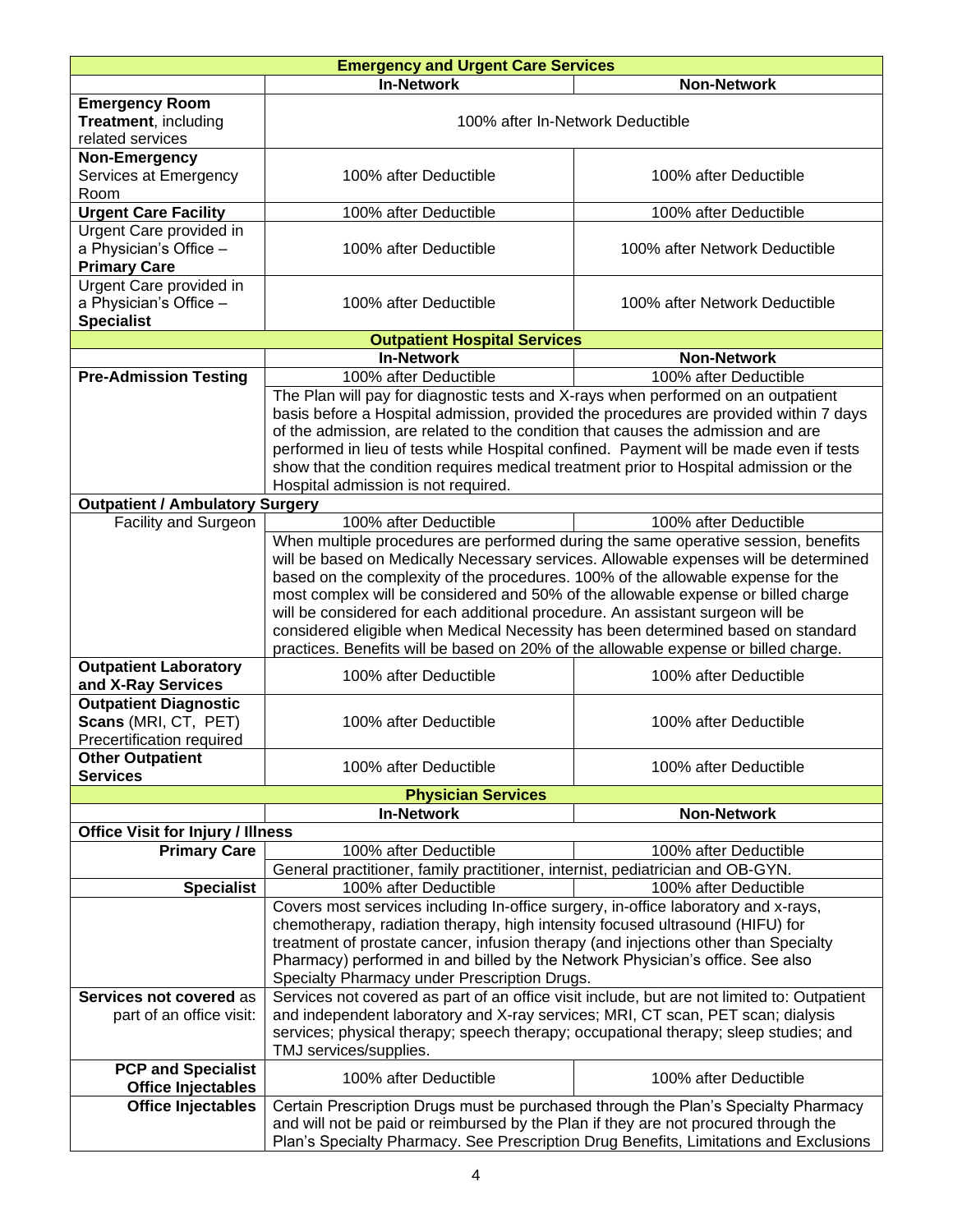|                            | for more information.                                                                                                                                                                                                                                                                                                                                                                                                                                                                                                                                                                                                                                                                                                                                                                                                                                                                                                                                                                                                                                                                      |                                                                                                                                                                                                                                                                   |
|----------------------------|--------------------------------------------------------------------------------------------------------------------------------------------------------------------------------------------------------------------------------------------------------------------------------------------------------------------------------------------------------------------------------------------------------------------------------------------------------------------------------------------------------------------------------------------------------------------------------------------------------------------------------------------------------------------------------------------------------------------------------------------------------------------------------------------------------------------------------------------------------------------------------------------------------------------------------------------------------------------------------------------------------------------------------------------------------------------------------------------|-------------------------------------------------------------------------------------------------------------------------------------------------------------------------------------------------------------------------------------------------------------------|
| <b>Second Surgical</b>     | As any office visit                                                                                                                                                                                                                                                                                                                                                                                                                                                                                                                                                                                                                                                                                                                                                                                                                                                                                                                                                                                                                                                                        | As any office visit                                                                                                                                                                                                                                               |
| <b>Opinions</b>            | Benefits will be provided to determine the Medical Necessity of an elective surgical                                                                                                                                                                                                                                                                                                                                                                                                                                                                                                                                                                                                                                                                                                                                                                                                                                                                                                                                                                                                       |                                                                                                                                                                                                                                                                   |
|                            | procedure. The second opinion must be made by a board-certified Physician who is                                                                                                                                                                                                                                                                                                                                                                                                                                                                                                                                                                                                                                                                                                                                                                                                                                                                                                                                                                                                           |                                                                                                                                                                                                                                                                   |
|                            | affiliated in the appropriate specialty, and who is not an associate of the attending                                                                                                                                                                                                                                                                                                                                                                                                                                                                                                                                                                                                                                                                                                                                                                                                                                                                                                                                                                                                      |                                                                                                                                                                                                                                                                   |
|                            | Physician.<br><b>Routine Wellness / Preventive Services</b>                                                                                                                                                                                                                                                                                                                                                                                                                                                                                                                                                                                                                                                                                                                                                                                                                                                                                                                                                                                                                                |                                                                                                                                                                                                                                                                   |
|                            | <b>In-Network</b>                                                                                                                                                                                                                                                                                                                                                                                                                                                                                                                                                                                                                                                                                                                                                                                                                                                                                                                                                                                                                                                                          | <b>Non-Network</b>                                                                                                                                                                                                                                                |
| <b>Routine Wellness /</b>  |                                                                                                                                                                                                                                                                                                                                                                                                                                                                                                                                                                                                                                                                                                                                                                                                                                                                                                                                                                                                                                                                                            | 100%; Deductible waived                                                                                                                                                                                                                                           |
| <b>Preventive Services</b> | *Non-Network limited to \$500 maximum per Benefit Year                                                                                                                                                                                                                                                                                                                                                                                                                                                                                                                                                                                                                                                                                                                                                                                                                                                                                                                                                                                                                                     |                                                                                                                                                                                                                                                                   |
|                            | Includes Physical or Gynecological exam, well child care, laboratory services, X-ray<br>services, immunizations / vaccines / flu shots, health history, developmental<br>assessment, colorectal screening, diabetes screening and education, pap smear,<br>ovarian cancer screenings, PSAs, bone mass measurements, and family planning /<br>contraceptive management. (Includes FDA approved contraceptive methods / devices<br>and education and counseling for women, including devices, injectables and implants,<br>excluding over-the counter products. Includes injectable contraceptives administered in<br>the Physician's office. Oral contraceptives and patches are covered under the<br>Prescription Drug Card.) Gynecologists may perform the Gynecological exam and pap<br>smear, with the balance of the physical exam performed by another Physician. There<br>will be no duplication of services.<br>See also Colonoscopy, Mammogram, and Nutritional Counseling. *Routine Wellness<br>Non-Network limit coordinates with routine Colonoscopy, Mammogram and Nutritional |                                                                                                                                                                                                                                                                   |
|                            | Counseling.<br>The Patient Protection and Affordable Care Act (PPACA), as part of Health Care<br>Reform, contains a provision that requires your health plan to provide certain<br>preventive care services with no cost-sharing, i.e., not subject to Copays, coinsurance,<br>or Deductibles. * These services include, but are not limited to: Routine physicals;<br>Pediatric wellness examination; Selected preventive, diagnostic, and cancer<br>screenings; and Certain Pediatric Preventive Services, including but not limited to, oral<br>health assessment, sensory screening, and developmental and behavioral<br>assessment.                                                                                                                                                                                                                                                                                                                                                                                                                                                   |                                                                                                                                                                                                                                                                   |
|                            | These preventive services are covered based on the guidelines and recommendations<br>of the United States Preventive Services Task Force (USPSTF). For a complete listing<br>of these guidelines and recommendations please visit:<br>https://www.healthcare.gov/coverage/preventive-care-benefits/                                                                                                                                                                                                                                                                                                                                                                                                                                                                                                                                                                                                                                                                                                                                                                                        |                                                                                                                                                                                                                                                                   |
|                            | Preventive Services for Women without cost share<br>(The following list is not all-inclusive.)<br>• Well-woman visits: Well-woman preventive care visit annually for adult women to<br>obtain the recommended preventive services that are age and developmentally<br>appropriate, including prenatal visits billed outside of global obstetric care.<br>• Screening for gestational diabetes.<br>• Testing for human papillomavirus (HPV test) annually or as recommended by<br>Physician.<br>• Breastfeeding support and associated supplies and counseling. (Includes lactation<br>purchase from a retail store is not covered.)<br>• Screening and counseling for interpersonal and domestic violence<br>These preventive services for women are covered based on recommendations of the<br>independent Institute of Medicine and supported by the Health Resources and<br>Services Administration.                                                                                                                                                                                    | support and counseling provided by a trained provider in conjunction with birth; also<br>includes purchase, or rental cost up to purchase price, of breastfeeding equipment<br>from a network provider if available. Purchase is limited to one per Pregnancy and |
|                            | The services shown under this section, "Routine Wellness / Preventive Services," are<br>covered based on the guidelines and recommendations of the United States                                                                                                                                                                                                                                                                                                                                                                                                                                                                                                                                                                                                                                                                                                                                                                                                                                                                                                                           |                                                                                                                                                                                                                                                                   |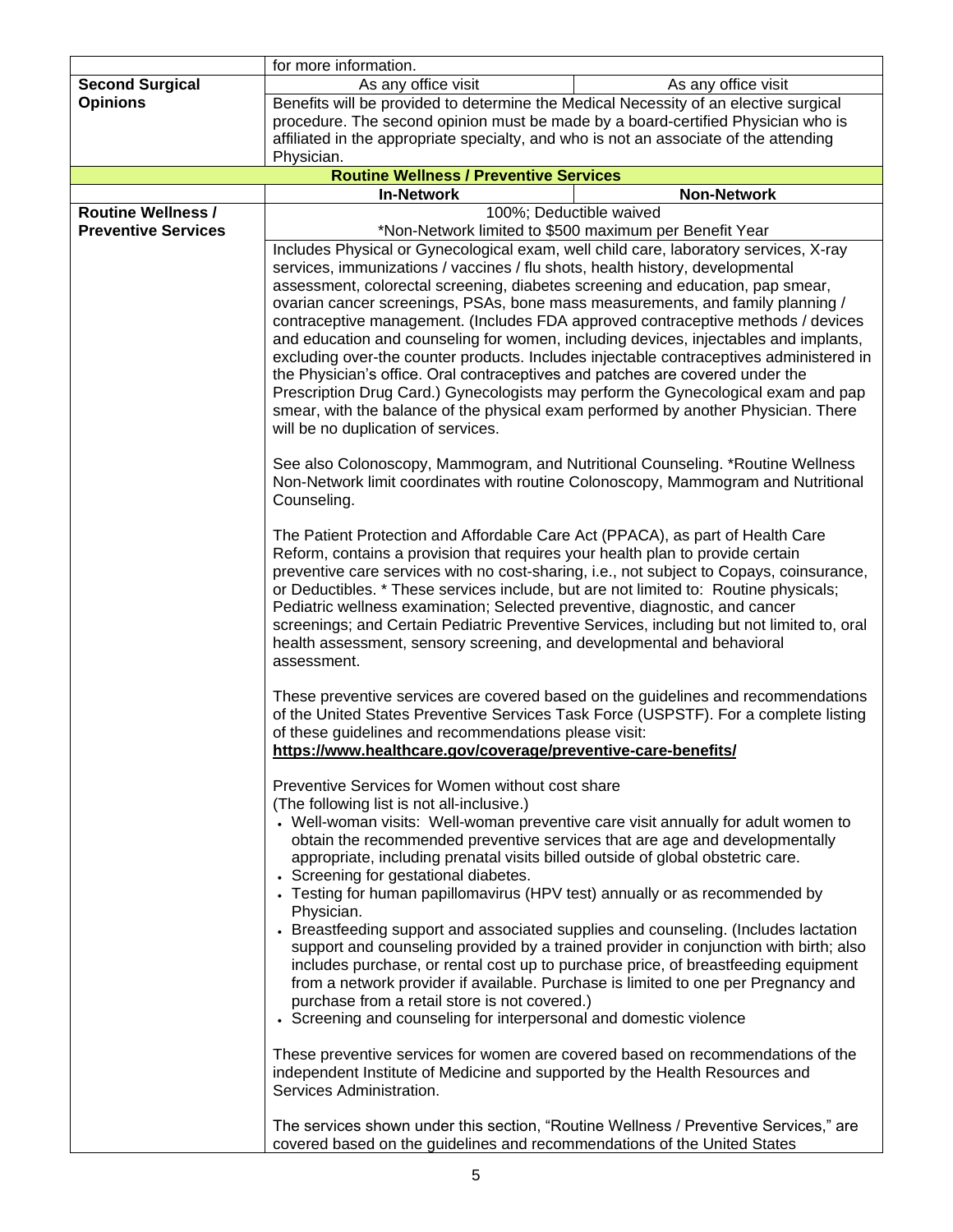|                                                   | Preventive Services Task Force (USPSTF). For a complete listing of these quidelines                                                                                           |                                                                                               |
|---------------------------------------------------|-------------------------------------------------------------------------------------------------------------------------------------------------------------------------------|-----------------------------------------------------------------------------------------------|
|                                                   | and recommendations, please visit:<br>https://www.healthcare.gov/coverage/preventive-care-benefits/                                                                           |                                                                                               |
|                                                   |                                                                                                                                                                               |                                                                                               |
|                                                   | *A plan may use reasonable medical management techniques to determine the                                                                                                     |                                                                                               |
|                                                   | frequency, method, treatment, or setting for which a recommended preventive service                                                                                           |                                                                                               |
|                                                   | will be available without cost-sharing to the extent not specified in a recommendation                                                                                        |                                                                                               |
|                                                   | or guideline.                                                                                                                                                                 |                                                                                               |
|                                                   | This Plan also covers certain services as preventive as listed in IRS Notice 2019-45,                                                                                         |                                                                                               |
|                                                   | including, but not limited to, blood pressure monitors, glucometers, and peak flow                                                                                            |                                                                                               |
|                                                   | meters. In accordance with IRS guidance, these services are only covered as                                                                                                   |                                                                                               |
|                                                   | preventive under the Plan when provided in conjunction with a diagnosis of certain                                                                                            |                                                                                               |
| <b>Surgical Sterilization</b>                     | specified conditions (see IRS Notice 2019-45).<br>100%; Deductible waived                                                                                                     | 100% after Deductible                                                                         |
| <b>Procedures for women</b>                       | All other surgical sterilization procedures are covered as any Covered Medical                                                                                                |                                                                                               |
|                                                   | Expense. Reversal of sterilization is not covered.                                                                                                                            |                                                                                               |
| <b>Nutritional Counseling</b>                     |                                                                                                                                                                               | 100%; Deductible waived                                                                       |
| See also Diabetes Care                            |                                                                                                                                                                               | *Non-Network limited / combined with Routine Wellness \$500 maximum per Benefit               |
| Management and non-                               | Medical Nutritional Counseling is covered when rendered by a licensed health care                                                                                             | Year                                                                                          |
| surgical treatment of<br>obesity / Morbid Obesity | provider, in-network when available, as required to provide appropriate guidance and                                                                                          |                                                                                               |
|                                                   |                                                                                                                                                                               | education for diet related conditions or risk factors, including but not limited to diabetes, |
|                                                   | obesity, high cholesterol and high blood pressure. Includes up to 6 visits in a Benefit                                                                                       |                                                                                               |
|                                                   | Year.                                                                                                                                                                         |                                                                                               |
|                                                   | <b>Other Services</b><br><b>In-Network</b>                                                                                                                                    | <b>Non-Network</b>                                                                            |
| <b>Advanced Imaging</b>                           | 100% after Deductible                                                                                                                                                         | 100% after Deductible                                                                         |
| Precertification required                         | MRI, CT, PET scans performed as an Outpatient or in a Physician's Office.                                                                                                     |                                                                                               |
| <b>Allergy Services</b>                           | 100% after Deductible                                                                                                                                                         | 100% after Deductible                                                                         |
| Testing, Treatment and                            |                                                                                                                                                                               | The Plan will pay for Medically Necessary tests to determine the nature of allergies and      |
| Injections                                        | for desensitization treatment (allergy "shots") to treat allergies. Allergy nurse visits,                                                                                     |                                                                                               |
| Ambulance, Air                                    | antigen / serum, testing, and treatment materials are also included.                                                                                                          | 100% after In-Network Deductible                                                              |
| Precertification required                         |                                                                                                                                                                               | Benefits are for Medically Necessary professional air ambulance services. A charge for        |
| when non-emergent                                 | this item will be a Covered Charge when services are provided by, and in, an air                                                                                              |                                                                                               |
|                                                   | ambulance traveling from the original pickup site to a Hospital or treatment facility                                                                                         |                                                                                               |
|                                                   | when such a facility is the closest one that can provide covered services appropriate to                                                                                      |                                                                                               |
|                                                   | the Plan Participant's condition, unless the Plan Administrator finds a longer trip is<br>Medically Necessary. Non-emergency air ambulance services are eligible for coverage |                                                                                               |
|                                                   | only when ground transportation is not medically appropriate due to the severity of the                                                                                       |                                                                                               |
|                                                   | Injury or Illness, or the pick-up point is inaccessible by land, and such services are                                                                                        |                                                                                               |
|                                                   | precertified. Non-emergency air ambulance services require verification of Medical                                                                                            |                                                                                               |
|                                                   | Necessity or services will not be covered.                                                                                                                                    |                                                                                               |
| Ambulance, Ground                                 | Benefits are for local Medically Necessary professional ground ambulance service. A                                                                                           | 100% after In-Network Deductible                                                              |
|                                                   | charge for this item will be a Covered Charge only if the service is to the nearest                                                                                           |                                                                                               |
|                                                   | Hospital or Skilled Nursing Facility where necessary treatment can be provided unless                                                                                         |                                                                                               |
|                                                   | the Plan Administrator finds a longer trip is Medically Necessary.                                                                                                            |                                                                                               |
|                                                   |                                                                                                                                                                               |                                                                                               |
|                                                   | The Plan covers services in a ground ambulance traveling:<br>$\bullet$                                                                                                        | from a Plan Participant's home, scene of an Accident, or site of an emergency to a            |
|                                                   | Hospital;                                                                                                                                                                     |                                                                                               |
|                                                   | between Hospitals; and                                                                                                                                                        |                                                                                               |
|                                                   |                                                                                                                                                                               | between a Hospital and a Skilled Nursing Facility when such a facility is the closest         |
|                                                   |                                                                                                                                                                               |                                                                                               |
|                                                   | one that can provide covered services appropriate to the Plan Participant's                                                                                                   |                                                                                               |
|                                                   | Skilled Nursing Facility to a Plan Participant's home when this is Medically                                                                                                  | condition. Benefits may also be provided for ambulance services from a Hospital or            |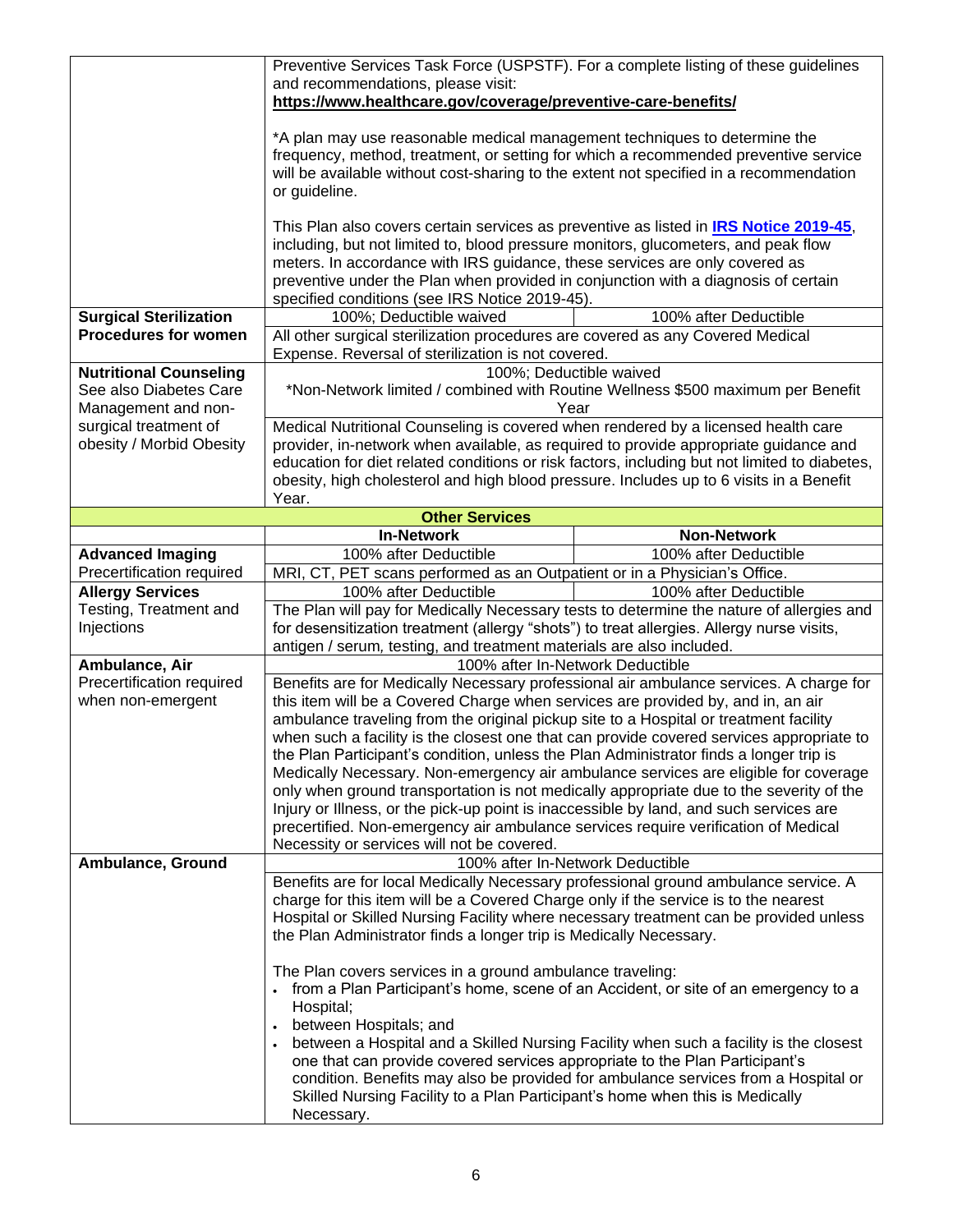| <b>Applied Behavioral</b><br><b>Analysis (ABA) Therapy</b><br>for Autism Spectrum<br>Disorders (ASD) | 100% after Deductible                                                                                                                                                                                                 | 100% after Deductible                                                                                                                                                                                                                                                                                                                                                                                                                    |
|------------------------------------------------------------------------------------------------------|-----------------------------------------------------------------------------------------------------------------------------------------------------------------------------------------------------------------------|------------------------------------------------------------------------------------------------------------------------------------------------------------------------------------------------------------------------------------------------------------------------------------------------------------------------------------------------------------------------------------------------------------------------------------------|
|                                                                                                      | Limited to a Benefit Year maximum of 150 visits or \$40,000, whichever is reached first.                                                                                                                              |                                                                                                                                                                                                                                                                                                                                                                                                                                          |
|                                                                                                      | exclusion for learning disorders / developmental testing.                                                                                                                                                             | ABA therapy is covered for the treatment of Autism Spectrum Disorders (ASD)<br>provided services are rendered by an appropriately credentialed Physician who is<br>licensed for the provision of such services. Short-Term Therapy other than ABA<br>therapy may be required for treatment of ASD. See also Short-Term Therapy for<br>coverage of physical therapy, occupational therapy, and speech therapy. See also                   |
| <b>CAM Program</b>                                                                                   |                                                                                                                                                                                                                       | 100% after In-Network Deductible                                                                                                                                                                                                                                                                                                                                                                                                         |
| (Complementary or<br>Alternative Medicine)                                                           | Spouse and covered Dependent.                                                                                                                                                                                         | Benefits limited to Benefit Year maximum of \$1,000 per covered Employee, covered                                                                                                                                                                                                                                                                                                                                                        |
|                                                                                                      | members to encourage the pursuit of wellness.                                                                                                                                                                         | MIT offers the CAM Program (Complementary or Alternative Medicine) for all covered                                                                                                                                                                                                                                                                                                                                                       |
|                                                                                                      | mbscs@medcost.com.                                                                                                                                                                                                    | When the Plan Participant is the recipient of one of the treatments listed below, the fee<br>should be paid to the provider at the time the service is rendered. Please refer to<br>Master Medical SPD, Claims Procedures and Appeals for claim steps in order to file for<br>reimbursement. For a special claim form, visit www.medcost.com/HBT or contact<br>MedCost Benefit Services Customer Service department at (888) 230-6873 or |
|                                                                                                      | *The CAM Program provides coverage of the following complementary and alternative<br>treatments of medical conditions.<br>Acupuncture - Acupuncture is a practice in which fine needles are inserted into the skin to |                                                                                                                                                                                                                                                                                                                                                                                                                                          |
|                                                                                                      | stimulate specific points in the body.                                                                                                                                                                                | Acupressure - Acupressure involves massaging certain points on the body to relax muscles,                                                                                                                                                                                                                                                                                                                                                |
|                                                                                                      | balance your natural energy flow, and relieve stress and pain.<br>not fight disease.                                                                                                                                  | Ayurvedic medicine - Ayurveda is based on the belief that health and wellness depend on a<br>delicate balance between the mind, body, and spirit. Its main goal is to promote good health,                                                                                                                                                                                                                                               |
|                                                                                                      | attempts to relax.                                                                                                                                                                                                    | Biofeedback - Biofeedback is a method used to help a person learn stress-reduction skills by<br>providing information about muscle tension, heart rate, and other vital signs as the person                                                                                                                                                                                                                                              |
|                                                                                                      | Energy medicine (see Qi Gong and Reiki)                                                                                                                                                                               |                                                                                                                                                                                                                                                                                                                                                                                                                                          |
|                                                                                                      |                                                                                                                                                                                                                       | Functional medicine. Please see Appendix B in Master Medical SPD for more information.<br>Homeopathy - Homeopathy is a medical system based on the belief that the body can cure<br>itself. Those who practice it use tiny amounts of natural substances, like plants and minerals.                                                                                                                                                      |
|                                                                                                      | certain kinds of pain.                                                                                                                                                                                                | Hypnotherapy - Hypnotherapy uses guided relaxation, intense concentration, and focused<br>attention to achieve a heightened state of awareness. Hypnotherapy can help some people<br>change certain behaviors, such as to stop smoking or nail-biting. It can also help in treating                                                                                                                                                      |
|                                                                                                      | can reduce pain, anxiety, fatigue, and nausea.                                                                                                                                                                        | Integrative medicine. Please see Appendix B in Master Medical SPD for more information.<br>Massage therapy - Massage therapy is a form of hand-applied pressure-point treatment that                                                                                                                                                                                                                                                     |
|                                                                                                      | herbs.                                                                                                                                                                                                                | Naturopathy - Naturopathic medicine is a system that uses natural remedies (including<br>herbs, massage, acupuncture, exercise, and nutritional counseling) to help the body heal<br>itself. The Plan covers herbs purchased from the provider only / excludes retail purchase of                                                                                                                                                        |
|                                                                                                      | Qi Gong - Qi Gong is a Chinese form of moving meditation.                                                                                                                                                             |                                                                                                                                                                                                                                                                                                                                                                                                                                          |
|                                                                                                      | make it easier to manage pain, stress, and worry.                                                                                                                                                                     | Reiki - Reiki is a form of "touch" therapy that realigns your body's energy balance. It can                                                                                                                                                                                                                                                                                                                                              |
|                                                                                                      | Traditional Chinese / Asian medicine.                                                                                                                                                                                 |                                                                                                                                                                                                                                                                                                                                                                                                                                          |
|                                                                                                      | better.                                                                                                                                                                                                               | Yoga therapy - Yoga is a form of exercise with specific poses or sets of movements that can<br>be combined with deep breathing to help ease stress, anxiety, and fatigue, and help you sleep                                                                                                                                                                                                                                             |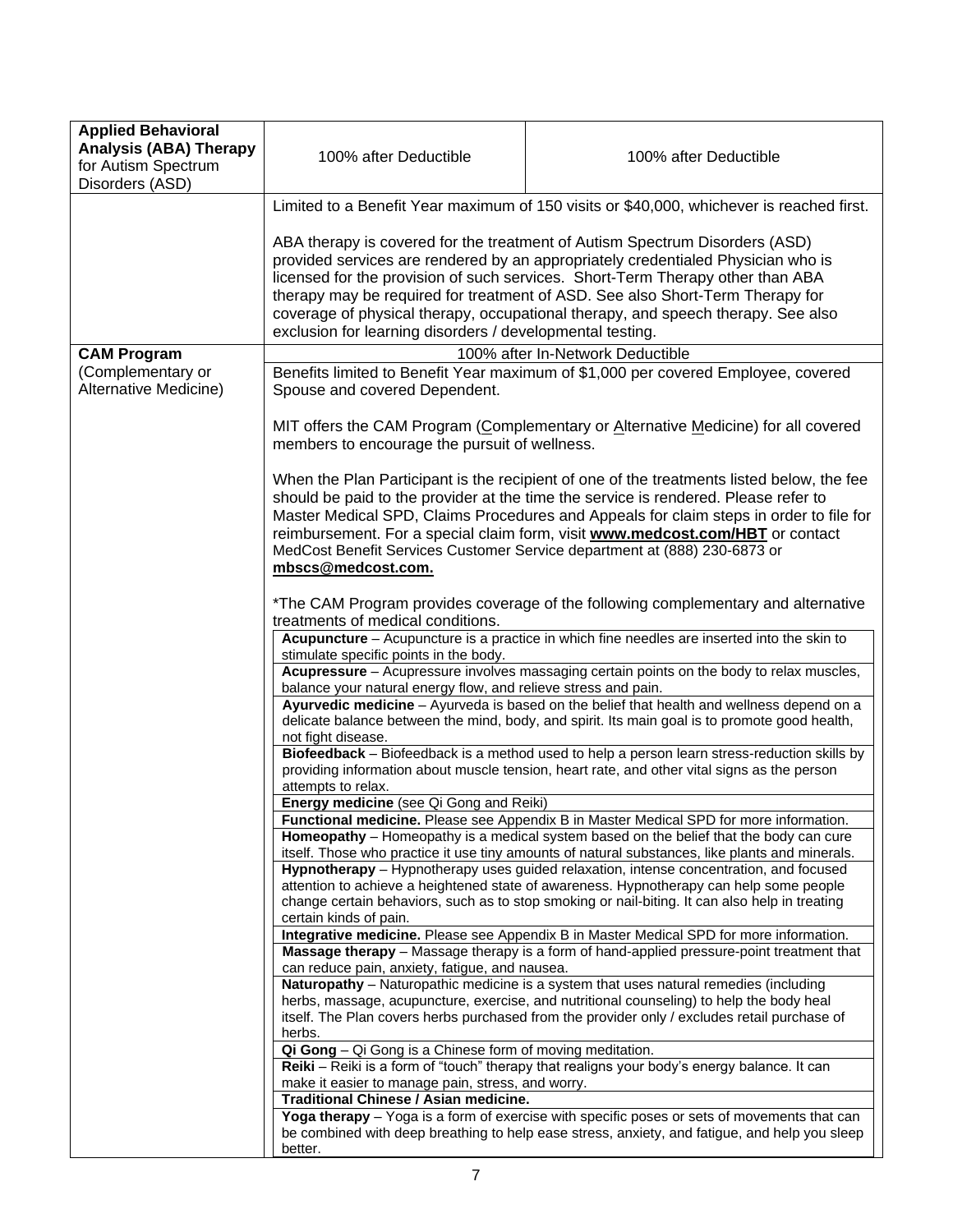|                                                                                                       | The above listed definitions are from https://www.webmd.com/ visited April 3, 2018.                                                                                                                                                                                                                                                                                                            |  |
|-------------------------------------------------------------------------------------------------------|------------------------------------------------------------------------------------------------------------------------------------------------------------------------------------------------------------------------------------------------------------------------------------------------------------------------------------------------------------------------------------------------|--|
|                                                                                                       | <b>NOTICE</b><br>By submitting a claim for reimbursement under this benefit, you are representing that<br>the provider to be paid for the services rendered maintains all necessary and<br>appropriate licensure and / or certification for the applicable services in the state where<br>the services were rendered.                                                                          |  |
|                                                                                                       | See also the Master Medical SPD, Appendix B, for more information on the subjects of<br>complementary medicine, alternative medicine, integrative medicine, and functional<br>medicine.                                                                                                                                                                                                        |  |
| Chemotherapy /                                                                                        | 100% after Deductible<br>100% after Deductible                                                                                                                                                                                                                                                                                                                                                 |  |
| <b>Radiation / High</b><br><b>Intensity Focused</b><br><b>Ultrasound / Infusion</b><br><b>Therapy</b> | Outpatient facility. See also Office Visit for Injury / Illness. Benefit includes treatment<br>with radioactive substances as well as materials and services of technicians, and high<br>intensity focused ultrasound (HIFU) for treatment of prostate cancer.                                                                                                                                 |  |
| <b>Chiropractic Services</b>                                                                          | 100% after Deductible<br>100% after Deductible                                                                                                                                                                                                                                                                                                                                                 |  |
|                                                                                                       | Benefits limited to Benefit Year maximum of 25 visits.<br>Benefits covered when performed by a licensed M.D., D.O. or D.C.; the following<br>services are not within the scope of a chiropractor's scope of practice and are excluded<br>by the Plan: administering or prescribing medicine or drugs; the practice of osteopathy;<br>diagnostic services and surgery.                          |  |
| Colonoscopy-<br>Routine -                                                                             | 100%; Deductible waived<br>*Non-Network limited/combined with Routine Wellness \$500 maximum per Benefit<br>Year                                                                                                                                                                                                                                                                               |  |
|                                                                                                       | Includes routine colonoscopy and related services, other than inpatient. Includes polyp<br>removal during routine colonoscopy when billed properly by the provider.<br>*Routine Wellness Non-Network limit coordinates with Nutritional Counseling and<br>routine mammograms and colonoscopies.                                                                                                |  |
| Colonoscopy-                                                                                          | 100% after Deductible<br>**100% after Deductible                                                                                                                                                                                                                                                                                                                                               |  |
| Non-Routine                                                                                           | Includes colonoscopies and related services, other than routine, and other than<br>inpatient.<br>**Non-Network limited to \$500 maximum per Benefit Year (separate from Routine<br>Wellness / Routine mammogram / Routine colonoscopy limit)                                                                                                                                                   |  |
| COVID-19                                                                                              | 100%; Deductible waived                                                                                                                                                                                                                                                                                                                                                                        |  |
| Testing and testing<br>related items and<br>services                                                  | This benefit includes testing for COVID-19 and related items and services to the<br>extent required by the Families First Coronavirus Recovery Act (FFCRA). To the extent<br>required by the Coronavirus Aid, Relief, and Economic Security Act (CARES Act),<br>items and services provided by Non-Network providers will be reimbursed at the cash<br>price listed on the provider's website. |  |
|                                                                                                       | Further details are available in MedCost Medical Policy #101 - COVID 19 Testing &<br>Treatment.                                                                                                                                                                                                                                                                                                |  |
|                                                                                                       | This benefit shall terminate upon the termination of the COVID-19 Public Health<br>Emergency, as determined by the Secretary of the U.S. Department of Health and<br>Human Services.                                                                                                                                                                                                           |  |
|                                                                                                       | Note: Services for Medically Necessary treatment will be covered as any Covered<br>Medical Expense.                                                                                                                                                                                                                                                                                            |  |
| <b>Dialysis Management</b>                                                                            | 100% after In-Network Deductible                                                                                                                                                                                                                                                                                                                                                               |  |
| Program<br>Other than Inpatient -<br>Precertification required                                        | Failure to precertify dialysis will result in associated charges from the first treatment<br>date being denied.<br>Charges for professional fees and services, supplies, medications, labs and facility<br>fees related to Outpatient dialysis are covered expenses. These services include but                                                                                                |  |
|                                                                                                       | are not limited to hemodialysis, home hemodialysis, peritoneal dialysis and<br>hemofiltration.<br>The Plan will allow billed charges at the defined benefit in the Schedule of Benefits for                                                                                                                                                                                                    |  |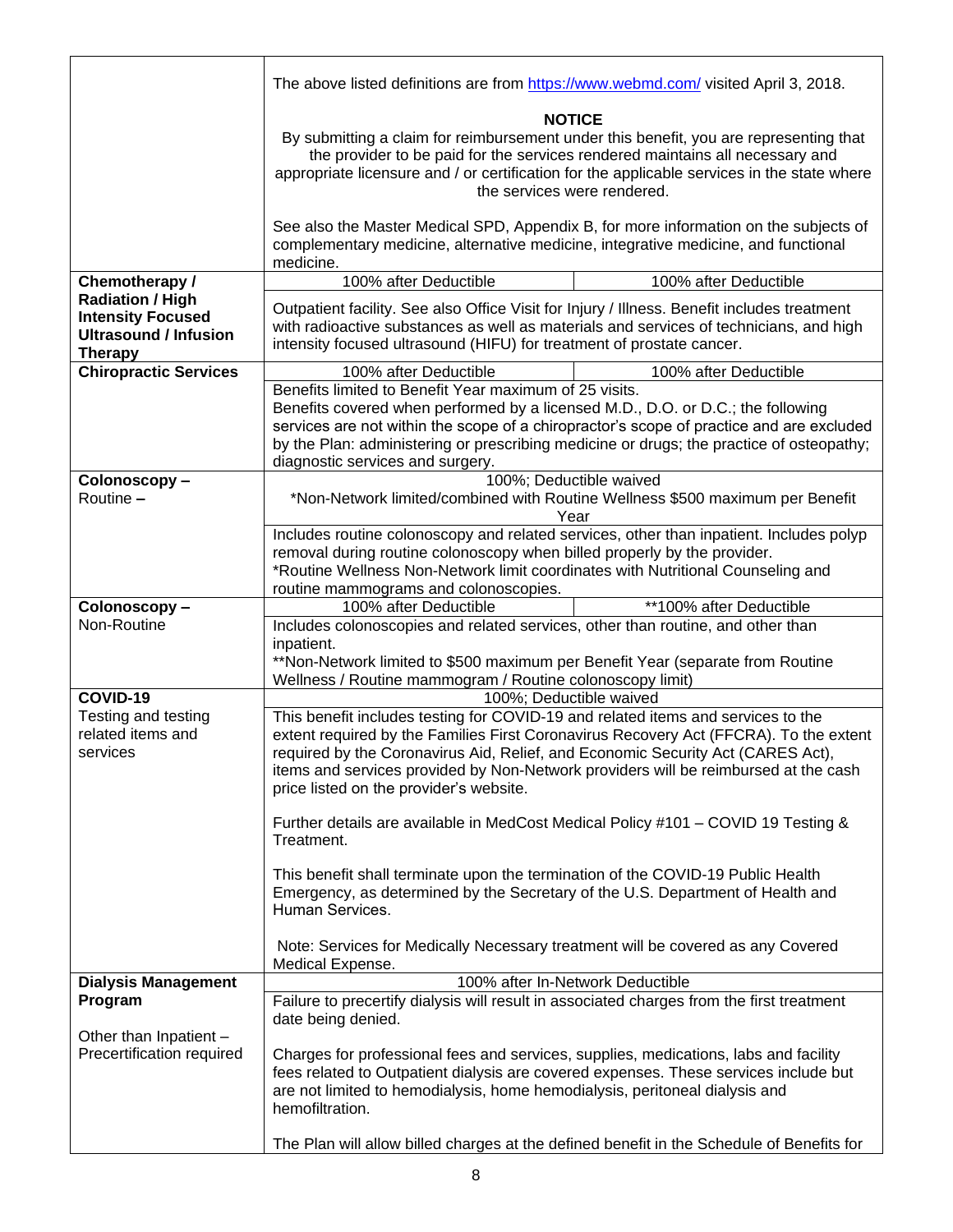| provider may have in place with any Network.<br>For subsequent treatments the Plan allowable for dialysis will be limited to 140% of<br>current year Medicare composite allowable. The Plan will pay according to the<br>schedule for the next 30 consecutive months of dialysis or until the Plan is secondary<br>to other coverage, whichever occurs first. Thereafter, as permitted in 42 CFR §<br>411.161(c) and (d), Medicare will be the primary payer and the Plan will only pay<br>secondary to Medicare or other coverage. The Plan will reimburse Medicare Part B<br>premiums for the individual if and for as long as enrolled in Medicare Part B and<br>receiving benefits under this provision. Note: Medicare Part B premiums shall be<br>reimbursed quarterly.<br><b>Durable Medical</b><br>100% after Deductible<br>100% after Deductible<br><b>Equipment</b><br>The Plan has benefits for the rental of Durable Medical Equipment (DME) if deemed<br>Medically Necessary. These items may be bought rather than rented, with the cost not<br>to exceed the fair market value of the equipment at the time of purchase. DME<br>includes, but is not limited to, crutches, apnea monitors, glucometers, oxygen<br>equipment, Hospital type beds and wheelchairs. See Defined Terms.<br>This Plan also covers certain services as preventive as listed in IRS Notice 2019-45,<br>including, but not limited to, blood pressure monitors, glucometers, and peak flow<br>meters. In accordance with IRS guidance, these services are only covered as<br>preventive under the Plan when provided in conjunction with a diagnosis of certain<br>specified conditions (see IRS Notice 2019-45).<br><b>Hearing Aids</b><br>100% after Deductible<br>100% after Deductible<br>Benefit limited to Benefit Year maximum of \$1,000.<br>Hearing aids ordered by a Physician or audiologist are covered for one hearing aid per<br>ear every 36 months, including related services for initial hearing aids, replacement<br>hearing aids, new hearing aids when alterations cannot adequately meet the needs of<br>the individual, initial hearing aid evaluation, fitting, adjustments and supplies including<br>ear molds.<br><b>Home Health Care and</b><br>100% after Deductible<br>100% after Deductible<br><b>Private Duty Nursing</b><br>Benefits limited to Daily maximum of 16 hours.<br>Home health services include physical therapy, occupational therapy, speech therapy,<br>home health aide, and skilled nursing provided by a Home Health Agency.<br>Coverage of private duty nursing is limited to Medically Necessary services that (a) are<br>not Custodial in nature; and (b) require the professional proficiency and skills of a<br>licensed nurse (RN, LPN or LVN).<br>Services and supplies are covered only for care and treatment of an Injury or Illness.<br>The diagnosis, care and treatment must be certified by the attending Physician and be<br>contained in a Home Health Care Plan.<br><b>Hospice Care</b><br>100% after Deductible<br>100% after Deductible<br>Hospice care can provide the physical, psychological, spiritual and social support<br>needed to help terminally ill patients and their families cope with the Illness. Care<br>includes services provided by a Hospice program in the patient's home, a Hospital or a<br>Hospice. These services are covered as long as they are prescribed by a Physician<br>and the covered patient's life expectancy is six months or less.<br>Bereavement counseling services by a licensed social worker or a licensed pastoral<br>counselor for the patient's immediate family (covered Employee, covered Spouse<br>and/or covered Dependent Children) are covered. Bereavement services must be<br>furnished within six months following the patient's death.<br><b>Infertility Diagnostic</b><br>As any medical expense<br>As any medical expense<br>The Plan will cover diagnostic services to determine the cause of infertility. Treatment<br><b>Services</b><br>of infertility is not covered by the Plan. Infertility Services are available to covered<br>Employee and covered Spouse only. See also Infertility exclusion under Medical | dialysis providers; therefore, benefits are not subject to discount arrangements that the | 42 Outpatient dialysis treatments. This Plan does not provide Network level benefits for |
|----------------------------------------------------------------------------------------------------------------------------------------------------------------------------------------------------------------------------------------------------------------------------------------------------------------------------------------------------------------------------------------------------------------------------------------------------------------------------------------------------------------------------------------------------------------------------------------------------------------------------------------------------------------------------------------------------------------------------------------------------------------------------------------------------------------------------------------------------------------------------------------------------------------------------------------------------------------------------------------------------------------------------------------------------------------------------------------------------------------------------------------------------------------------------------------------------------------------------------------------------------------------------------------------------------------------------------------------------------------------------------------------------------------------------------------------------------------------------------------------------------------------------------------------------------------------------------------------------------------------------------------------------------------------------------------------------------------------------------------------------------------------------------------------------------------------------------------------------------------------------------------------------------------------------------------------------------------------------------------------------------------------------------------------------------------------------------------------------------------------------------------------------------------------------------------------------------------------------------------------------------------------------------------------------------------------------------------------------------------------------------------------------------------------------------------------------------------------------------------------------------------------------------------------------------------------------------------------------------------------------------------------------------------------------------------------------------------------------------------------------------------------------------------------------------------------------------------------------------------------------------------------------------------------------------------------------------------------------------------------------------------------------------------------------------------------------------------------------------------------------------------------------------------------------------------------------------------------------------------------------------------------------------------------------------------------------------------------------------------------------------------------------------------------------------------------------------------------------------------------------------------------------------------------------------------------------------------------------------------------------------------------------------------------------------------------------------------------------------------------------------------------------------------------------------------------------------------------------------------------------------------------------------------------------------------------------------------------------------------------------------------------------------------------------------------------------------------------------------------------------------------------------------------------------------------------------------------------------------------------|-------------------------------------------------------------------------------------------|------------------------------------------------------------------------------------------|
|                                                                                                                                                                                                                                                                                                                                                                                                                                                                                                                                                                                                                                                                                                                                                                                                                                                                                                                                                                                                                                                                                                                                                                                                                                                                                                                                                                                                                                                                                                                                                                                                                                                                                                                                                                                                                                                                                                                                                                                                                                                                                                                                                                                                                                                                                                                                                                                                                                                                                                                                                                                                                                                                                                                                                                                                                                                                                                                                                                                                                                                                                                                                                                                                                                                                                                                                                                                                                                                                                                                                                                                                                                                                                                                                                                                                                                                                                                                                                                                                                                                                                                                                                                                                                                              |                                                                                           |                                                                                          |
|                                                                                                                                                                                                                                                                                                                                                                                                                                                                                                                                                                                                                                                                                                                                                                                                                                                                                                                                                                                                                                                                                                                                                                                                                                                                                                                                                                                                                                                                                                                                                                                                                                                                                                                                                                                                                                                                                                                                                                                                                                                                                                                                                                                                                                                                                                                                                                                                                                                                                                                                                                                                                                                                                                                                                                                                                                                                                                                                                                                                                                                                                                                                                                                                                                                                                                                                                                                                                                                                                                                                                                                                                                                                                                                                                                                                                                                                                                                                                                                                                                                                                                                                                                                                                                              |                                                                                           |                                                                                          |
|                                                                                                                                                                                                                                                                                                                                                                                                                                                                                                                                                                                                                                                                                                                                                                                                                                                                                                                                                                                                                                                                                                                                                                                                                                                                                                                                                                                                                                                                                                                                                                                                                                                                                                                                                                                                                                                                                                                                                                                                                                                                                                                                                                                                                                                                                                                                                                                                                                                                                                                                                                                                                                                                                                                                                                                                                                                                                                                                                                                                                                                                                                                                                                                                                                                                                                                                                                                                                                                                                                                                                                                                                                                                                                                                                                                                                                                                                                                                                                                                                                                                                                                                                                                                                                              |                                                                                           |                                                                                          |
|                                                                                                                                                                                                                                                                                                                                                                                                                                                                                                                                                                                                                                                                                                                                                                                                                                                                                                                                                                                                                                                                                                                                                                                                                                                                                                                                                                                                                                                                                                                                                                                                                                                                                                                                                                                                                                                                                                                                                                                                                                                                                                                                                                                                                                                                                                                                                                                                                                                                                                                                                                                                                                                                                                                                                                                                                                                                                                                                                                                                                                                                                                                                                                                                                                                                                                                                                                                                                                                                                                                                                                                                                                                                                                                                                                                                                                                                                                                                                                                                                                                                                                                                                                                                                                              |                                                                                           |                                                                                          |
|                                                                                                                                                                                                                                                                                                                                                                                                                                                                                                                                                                                                                                                                                                                                                                                                                                                                                                                                                                                                                                                                                                                                                                                                                                                                                                                                                                                                                                                                                                                                                                                                                                                                                                                                                                                                                                                                                                                                                                                                                                                                                                                                                                                                                                                                                                                                                                                                                                                                                                                                                                                                                                                                                                                                                                                                                                                                                                                                                                                                                                                                                                                                                                                                                                                                                                                                                                                                                                                                                                                                                                                                                                                                                                                                                                                                                                                                                                                                                                                                                                                                                                                                                                                                                                              |                                                                                           |                                                                                          |
|                                                                                                                                                                                                                                                                                                                                                                                                                                                                                                                                                                                                                                                                                                                                                                                                                                                                                                                                                                                                                                                                                                                                                                                                                                                                                                                                                                                                                                                                                                                                                                                                                                                                                                                                                                                                                                                                                                                                                                                                                                                                                                                                                                                                                                                                                                                                                                                                                                                                                                                                                                                                                                                                                                                                                                                                                                                                                                                                                                                                                                                                                                                                                                                                                                                                                                                                                                                                                                                                                                                                                                                                                                                                                                                                                                                                                                                                                                                                                                                                                                                                                                                                                                                                                                              |                                                                                           |                                                                                          |
|                                                                                                                                                                                                                                                                                                                                                                                                                                                                                                                                                                                                                                                                                                                                                                                                                                                                                                                                                                                                                                                                                                                                                                                                                                                                                                                                                                                                                                                                                                                                                                                                                                                                                                                                                                                                                                                                                                                                                                                                                                                                                                                                                                                                                                                                                                                                                                                                                                                                                                                                                                                                                                                                                                                                                                                                                                                                                                                                                                                                                                                                                                                                                                                                                                                                                                                                                                                                                                                                                                                                                                                                                                                                                                                                                                                                                                                                                                                                                                                                                                                                                                                                                                                                                                              |                                                                                           |                                                                                          |
|                                                                                                                                                                                                                                                                                                                                                                                                                                                                                                                                                                                                                                                                                                                                                                                                                                                                                                                                                                                                                                                                                                                                                                                                                                                                                                                                                                                                                                                                                                                                                                                                                                                                                                                                                                                                                                                                                                                                                                                                                                                                                                                                                                                                                                                                                                                                                                                                                                                                                                                                                                                                                                                                                                                                                                                                                                                                                                                                                                                                                                                                                                                                                                                                                                                                                                                                                                                                                                                                                                                                                                                                                                                                                                                                                                                                                                                                                                                                                                                                                                                                                                                                                                                                                                              |                                                                                           |                                                                                          |
|                                                                                                                                                                                                                                                                                                                                                                                                                                                                                                                                                                                                                                                                                                                                                                                                                                                                                                                                                                                                                                                                                                                                                                                                                                                                                                                                                                                                                                                                                                                                                                                                                                                                                                                                                                                                                                                                                                                                                                                                                                                                                                                                                                                                                                                                                                                                                                                                                                                                                                                                                                                                                                                                                                                                                                                                                                                                                                                                                                                                                                                                                                                                                                                                                                                                                                                                                                                                                                                                                                                                                                                                                                                                                                                                                                                                                                                                                                                                                                                                                                                                                                                                                                                                                                              |                                                                                           |                                                                                          |
|                                                                                                                                                                                                                                                                                                                                                                                                                                                                                                                                                                                                                                                                                                                                                                                                                                                                                                                                                                                                                                                                                                                                                                                                                                                                                                                                                                                                                                                                                                                                                                                                                                                                                                                                                                                                                                                                                                                                                                                                                                                                                                                                                                                                                                                                                                                                                                                                                                                                                                                                                                                                                                                                                                                                                                                                                                                                                                                                                                                                                                                                                                                                                                                                                                                                                                                                                                                                                                                                                                                                                                                                                                                                                                                                                                                                                                                                                                                                                                                                                                                                                                                                                                                                                                              |                                                                                           |                                                                                          |
|                                                                                                                                                                                                                                                                                                                                                                                                                                                                                                                                                                                                                                                                                                                                                                                                                                                                                                                                                                                                                                                                                                                                                                                                                                                                                                                                                                                                                                                                                                                                                                                                                                                                                                                                                                                                                                                                                                                                                                                                                                                                                                                                                                                                                                                                                                                                                                                                                                                                                                                                                                                                                                                                                                                                                                                                                                                                                                                                                                                                                                                                                                                                                                                                                                                                                                                                                                                                                                                                                                                                                                                                                                                                                                                                                                                                                                                                                                                                                                                                                                                                                                                                                                                                                                              |                                                                                           |                                                                                          |
|                                                                                                                                                                                                                                                                                                                                                                                                                                                                                                                                                                                                                                                                                                                                                                                                                                                                                                                                                                                                                                                                                                                                                                                                                                                                                                                                                                                                                                                                                                                                                                                                                                                                                                                                                                                                                                                                                                                                                                                                                                                                                                                                                                                                                                                                                                                                                                                                                                                                                                                                                                                                                                                                                                                                                                                                                                                                                                                                                                                                                                                                                                                                                                                                                                                                                                                                                                                                                                                                                                                                                                                                                                                                                                                                                                                                                                                                                                                                                                                                                                                                                                                                                                                                                                              |                                                                                           |                                                                                          |
|                                                                                                                                                                                                                                                                                                                                                                                                                                                                                                                                                                                                                                                                                                                                                                                                                                                                                                                                                                                                                                                                                                                                                                                                                                                                                                                                                                                                                                                                                                                                                                                                                                                                                                                                                                                                                                                                                                                                                                                                                                                                                                                                                                                                                                                                                                                                                                                                                                                                                                                                                                                                                                                                                                                                                                                                                                                                                                                                                                                                                                                                                                                                                                                                                                                                                                                                                                                                                                                                                                                                                                                                                                                                                                                                                                                                                                                                                                                                                                                                                                                                                                                                                                                                                                              |                                                                                           |                                                                                          |
|                                                                                                                                                                                                                                                                                                                                                                                                                                                                                                                                                                                                                                                                                                                                                                                                                                                                                                                                                                                                                                                                                                                                                                                                                                                                                                                                                                                                                                                                                                                                                                                                                                                                                                                                                                                                                                                                                                                                                                                                                                                                                                                                                                                                                                                                                                                                                                                                                                                                                                                                                                                                                                                                                                                                                                                                                                                                                                                                                                                                                                                                                                                                                                                                                                                                                                                                                                                                                                                                                                                                                                                                                                                                                                                                                                                                                                                                                                                                                                                                                                                                                                                                                                                                                                              |                                                                                           |                                                                                          |
|                                                                                                                                                                                                                                                                                                                                                                                                                                                                                                                                                                                                                                                                                                                                                                                                                                                                                                                                                                                                                                                                                                                                                                                                                                                                                                                                                                                                                                                                                                                                                                                                                                                                                                                                                                                                                                                                                                                                                                                                                                                                                                                                                                                                                                                                                                                                                                                                                                                                                                                                                                                                                                                                                                                                                                                                                                                                                                                                                                                                                                                                                                                                                                                                                                                                                                                                                                                                                                                                                                                                                                                                                                                                                                                                                                                                                                                                                                                                                                                                                                                                                                                                                                                                                                              |                                                                                           |                                                                                          |
|                                                                                                                                                                                                                                                                                                                                                                                                                                                                                                                                                                                                                                                                                                                                                                                                                                                                                                                                                                                                                                                                                                                                                                                                                                                                                                                                                                                                                                                                                                                                                                                                                                                                                                                                                                                                                                                                                                                                                                                                                                                                                                                                                                                                                                                                                                                                                                                                                                                                                                                                                                                                                                                                                                                                                                                                                                                                                                                                                                                                                                                                                                                                                                                                                                                                                                                                                                                                                                                                                                                                                                                                                                                                                                                                                                                                                                                                                                                                                                                                                                                                                                                                                                                                                                              |                                                                                           |                                                                                          |
|                                                                                                                                                                                                                                                                                                                                                                                                                                                                                                                                                                                                                                                                                                                                                                                                                                                                                                                                                                                                                                                                                                                                                                                                                                                                                                                                                                                                                                                                                                                                                                                                                                                                                                                                                                                                                                                                                                                                                                                                                                                                                                                                                                                                                                                                                                                                                                                                                                                                                                                                                                                                                                                                                                                                                                                                                                                                                                                                                                                                                                                                                                                                                                                                                                                                                                                                                                                                                                                                                                                                                                                                                                                                                                                                                                                                                                                                                                                                                                                                                                                                                                                                                                                                                                              |                                                                                           |                                                                                          |
|                                                                                                                                                                                                                                                                                                                                                                                                                                                                                                                                                                                                                                                                                                                                                                                                                                                                                                                                                                                                                                                                                                                                                                                                                                                                                                                                                                                                                                                                                                                                                                                                                                                                                                                                                                                                                                                                                                                                                                                                                                                                                                                                                                                                                                                                                                                                                                                                                                                                                                                                                                                                                                                                                                                                                                                                                                                                                                                                                                                                                                                                                                                                                                                                                                                                                                                                                                                                                                                                                                                                                                                                                                                                                                                                                                                                                                                                                                                                                                                                                                                                                                                                                                                                                                              |                                                                                           |                                                                                          |
|                                                                                                                                                                                                                                                                                                                                                                                                                                                                                                                                                                                                                                                                                                                                                                                                                                                                                                                                                                                                                                                                                                                                                                                                                                                                                                                                                                                                                                                                                                                                                                                                                                                                                                                                                                                                                                                                                                                                                                                                                                                                                                                                                                                                                                                                                                                                                                                                                                                                                                                                                                                                                                                                                                                                                                                                                                                                                                                                                                                                                                                                                                                                                                                                                                                                                                                                                                                                                                                                                                                                                                                                                                                                                                                                                                                                                                                                                                                                                                                                                                                                                                                                                                                                                                              |                                                                                           |                                                                                          |
|                                                                                                                                                                                                                                                                                                                                                                                                                                                                                                                                                                                                                                                                                                                                                                                                                                                                                                                                                                                                                                                                                                                                                                                                                                                                                                                                                                                                                                                                                                                                                                                                                                                                                                                                                                                                                                                                                                                                                                                                                                                                                                                                                                                                                                                                                                                                                                                                                                                                                                                                                                                                                                                                                                                                                                                                                                                                                                                                                                                                                                                                                                                                                                                                                                                                                                                                                                                                                                                                                                                                                                                                                                                                                                                                                                                                                                                                                                                                                                                                                                                                                                                                                                                                                                              |                                                                                           |                                                                                          |
|                                                                                                                                                                                                                                                                                                                                                                                                                                                                                                                                                                                                                                                                                                                                                                                                                                                                                                                                                                                                                                                                                                                                                                                                                                                                                                                                                                                                                                                                                                                                                                                                                                                                                                                                                                                                                                                                                                                                                                                                                                                                                                                                                                                                                                                                                                                                                                                                                                                                                                                                                                                                                                                                                                                                                                                                                                                                                                                                                                                                                                                                                                                                                                                                                                                                                                                                                                                                                                                                                                                                                                                                                                                                                                                                                                                                                                                                                                                                                                                                                                                                                                                                                                                                                                              |                                                                                           |                                                                                          |
|                                                                                                                                                                                                                                                                                                                                                                                                                                                                                                                                                                                                                                                                                                                                                                                                                                                                                                                                                                                                                                                                                                                                                                                                                                                                                                                                                                                                                                                                                                                                                                                                                                                                                                                                                                                                                                                                                                                                                                                                                                                                                                                                                                                                                                                                                                                                                                                                                                                                                                                                                                                                                                                                                                                                                                                                                                                                                                                                                                                                                                                                                                                                                                                                                                                                                                                                                                                                                                                                                                                                                                                                                                                                                                                                                                                                                                                                                                                                                                                                                                                                                                                                                                                                                                              |                                                                                           |                                                                                          |
|                                                                                                                                                                                                                                                                                                                                                                                                                                                                                                                                                                                                                                                                                                                                                                                                                                                                                                                                                                                                                                                                                                                                                                                                                                                                                                                                                                                                                                                                                                                                                                                                                                                                                                                                                                                                                                                                                                                                                                                                                                                                                                                                                                                                                                                                                                                                                                                                                                                                                                                                                                                                                                                                                                                                                                                                                                                                                                                                                                                                                                                                                                                                                                                                                                                                                                                                                                                                                                                                                                                                                                                                                                                                                                                                                                                                                                                                                                                                                                                                                                                                                                                                                                                                                                              |                                                                                           |                                                                                          |
|                                                                                                                                                                                                                                                                                                                                                                                                                                                                                                                                                                                                                                                                                                                                                                                                                                                                                                                                                                                                                                                                                                                                                                                                                                                                                                                                                                                                                                                                                                                                                                                                                                                                                                                                                                                                                                                                                                                                                                                                                                                                                                                                                                                                                                                                                                                                                                                                                                                                                                                                                                                                                                                                                                                                                                                                                                                                                                                                                                                                                                                                                                                                                                                                                                                                                                                                                                                                                                                                                                                                                                                                                                                                                                                                                                                                                                                                                                                                                                                                                                                                                                                                                                                                                                              |                                                                                           |                                                                                          |
|                                                                                                                                                                                                                                                                                                                                                                                                                                                                                                                                                                                                                                                                                                                                                                                                                                                                                                                                                                                                                                                                                                                                                                                                                                                                                                                                                                                                                                                                                                                                                                                                                                                                                                                                                                                                                                                                                                                                                                                                                                                                                                                                                                                                                                                                                                                                                                                                                                                                                                                                                                                                                                                                                                                                                                                                                                                                                                                                                                                                                                                                                                                                                                                                                                                                                                                                                                                                                                                                                                                                                                                                                                                                                                                                                                                                                                                                                                                                                                                                                                                                                                                                                                                                                                              |                                                                                           |                                                                                          |
|                                                                                                                                                                                                                                                                                                                                                                                                                                                                                                                                                                                                                                                                                                                                                                                                                                                                                                                                                                                                                                                                                                                                                                                                                                                                                                                                                                                                                                                                                                                                                                                                                                                                                                                                                                                                                                                                                                                                                                                                                                                                                                                                                                                                                                                                                                                                                                                                                                                                                                                                                                                                                                                                                                                                                                                                                                                                                                                                                                                                                                                                                                                                                                                                                                                                                                                                                                                                                                                                                                                                                                                                                                                                                                                                                                                                                                                                                                                                                                                                                                                                                                                                                                                                                                              |                                                                                           |                                                                                          |
|                                                                                                                                                                                                                                                                                                                                                                                                                                                                                                                                                                                                                                                                                                                                                                                                                                                                                                                                                                                                                                                                                                                                                                                                                                                                                                                                                                                                                                                                                                                                                                                                                                                                                                                                                                                                                                                                                                                                                                                                                                                                                                                                                                                                                                                                                                                                                                                                                                                                                                                                                                                                                                                                                                                                                                                                                                                                                                                                                                                                                                                                                                                                                                                                                                                                                                                                                                                                                                                                                                                                                                                                                                                                                                                                                                                                                                                                                                                                                                                                                                                                                                                                                                                                                                              |                                                                                           |                                                                                          |
|                                                                                                                                                                                                                                                                                                                                                                                                                                                                                                                                                                                                                                                                                                                                                                                                                                                                                                                                                                                                                                                                                                                                                                                                                                                                                                                                                                                                                                                                                                                                                                                                                                                                                                                                                                                                                                                                                                                                                                                                                                                                                                                                                                                                                                                                                                                                                                                                                                                                                                                                                                                                                                                                                                                                                                                                                                                                                                                                                                                                                                                                                                                                                                                                                                                                                                                                                                                                                                                                                                                                                                                                                                                                                                                                                                                                                                                                                                                                                                                                                                                                                                                                                                                                                                              |                                                                                           |                                                                                          |
|                                                                                                                                                                                                                                                                                                                                                                                                                                                                                                                                                                                                                                                                                                                                                                                                                                                                                                                                                                                                                                                                                                                                                                                                                                                                                                                                                                                                                                                                                                                                                                                                                                                                                                                                                                                                                                                                                                                                                                                                                                                                                                                                                                                                                                                                                                                                                                                                                                                                                                                                                                                                                                                                                                                                                                                                                                                                                                                                                                                                                                                                                                                                                                                                                                                                                                                                                                                                                                                                                                                                                                                                                                                                                                                                                                                                                                                                                                                                                                                                                                                                                                                                                                                                                                              |                                                                                           |                                                                                          |
|                                                                                                                                                                                                                                                                                                                                                                                                                                                                                                                                                                                                                                                                                                                                                                                                                                                                                                                                                                                                                                                                                                                                                                                                                                                                                                                                                                                                                                                                                                                                                                                                                                                                                                                                                                                                                                                                                                                                                                                                                                                                                                                                                                                                                                                                                                                                                                                                                                                                                                                                                                                                                                                                                                                                                                                                                                                                                                                                                                                                                                                                                                                                                                                                                                                                                                                                                                                                                                                                                                                                                                                                                                                                                                                                                                                                                                                                                                                                                                                                                                                                                                                                                                                                                                              |                                                                                           |                                                                                          |
|                                                                                                                                                                                                                                                                                                                                                                                                                                                                                                                                                                                                                                                                                                                                                                                                                                                                                                                                                                                                                                                                                                                                                                                                                                                                                                                                                                                                                                                                                                                                                                                                                                                                                                                                                                                                                                                                                                                                                                                                                                                                                                                                                                                                                                                                                                                                                                                                                                                                                                                                                                                                                                                                                                                                                                                                                                                                                                                                                                                                                                                                                                                                                                                                                                                                                                                                                                                                                                                                                                                                                                                                                                                                                                                                                                                                                                                                                                                                                                                                                                                                                                                                                                                                                                              |                                                                                           |                                                                                          |
|                                                                                                                                                                                                                                                                                                                                                                                                                                                                                                                                                                                                                                                                                                                                                                                                                                                                                                                                                                                                                                                                                                                                                                                                                                                                                                                                                                                                                                                                                                                                                                                                                                                                                                                                                                                                                                                                                                                                                                                                                                                                                                                                                                                                                                                                                                                                                                                                                                                                                                                                                                                                                                                                                                                                                                                                                                                                                                                                                                                                                                                                                                                                                                                                                                                                                                                                                                                                                                                                                                                                                                                                                                                                                                                                                                                                                                                                                                                                                                                                                                                                                                                                                                                                                                              |                                                                                           |                                                                                          |
|                                                                                                                                                                                                                                                                                                                                                                                                                                                                                                                                                                                                                                                                                                                                                                                                                                                                                                                                                                                                                                                                                                                                                                                                                                                                                                                                                                                                                                                                                                                                                                                                                                                                                                                                                                                                                                                                                                                                                                                                                                                                                                                                                                                                                                                                                                                                                                                                                                                                                                                                                                                                                                                                                                                                                                                                                                                                                                                                                                                                                                                                                                                                                                                                                                                                                                                                                                                                                                                                                                                                                                                                                                                                                                                                                                                                                                                                                                                                                                                                                                                                                                                                                                                                                                              |                                                                                           |                                                                                          |
|                                                                                                                                                                                                                                                                                                                                                                                                                                                                                                                                                                                                                                                                                                                                                                                                                                                                                                                                                                                                                                                                                                                                                                                                                                                                                                                                                                                                                                                                                                                                                                                                                                                                                                                                                                                                                                                                                                                                                                                                                                                                                                                                                                                                                                                                                                                                                                                                                                                                                                                                                                                                                                                                                                                                                                                                                                                                                                                                                                                                                                                                                                                                                                                                                                                                                                                                                                                                                                                                                                                                                                                                                                                                                                                                                                                                                                                                                                                                                                                                                                                                                                                                                                                                                                              |                                                                                           |                                                                                          |
|                                                                                                                                                                                                                                                                                                                                                                                                                                                                                                                                                                                                                                                                                                                                                                                                                                                                                                                                                                                                                                                                                                                                                                                                                                                                                                                                                                                                                                                                                                                                                                                                                                                                                                                                                                                                                                                                                                                                                                                                                                                                                                                                                                                                                                                                                                                                                                                                                                                                                                                                                                                                                                                                                                                                                                                                                                                                                                                                                                                                                                                                                                                                                                                                                                                                                                                                                                                                                                                                                                                                                                                                                                                                                                                                                                                                                                                                                                                                                                                                                                                                                                                                                                                                                                              |                                                                                           |                                                                                          |
|                                                                                                                                                                                                                                                                                                                                                                                                                                                                                                                                                                                                                                                                                                                                                                                                                                                                                                                                                                                                                                                                                                                                                                                                                                                                                                                                                                                                                                                                                                                                                                                                                                                                                                                                                                                                                                                                                                                                                                                                                                                                                                                                                                                                                                                                                                                                                                                                                                                                                                                                                                                                                                                                                                                                                                                                                                                                                                                                                                                                                                                                                                                                                                                                                                                                                                                                                                                                                                                                                                                                                                                                                                                                                                                                                                                                                                                                                                                                                                                                                                                                                                                                                                                                                                              |                                                                                           |                                                                                          |
|                                                                                                                                                                                                                                                                                                                                                                                                                                                                                                                                                                                                                                                                                                                                                                                                                                                                                                                                                                                                                                                                                                                                                                                                                                                                                                                                                                                                                                                                                                                                                                                                                                                                                                                                                                                                                                                                                                                                                                                                                                                                                                                                                                                                                                                                                                                                                                                                                                                                                                                                                                                                                                                                                                                                                                                                                                                                                                                                                                                                                                                                                                                                                                                                                                                                                                                                                                                                                                                                                                                                                                                                                                                                                                                                                                                                                                                                                                                                                                                                                                                                                                                                                                                                                                              |                                                                                           |                                                                                          |
|                                                                                                                                                                                                                                                                                                                                                                                                                                                                                                                                                                                                                                                                                                                                                                                                                                                                                                                                                                                                                                                                                                                                                                                                                                                                                                                                                                                                                                                                                                                                                                                                                                                                                                                                                                                                                                                                                                                                                                                                                                                                                                                                                                                                                                                                                                                                                                                                                                                                                                                                                                                                                                                                                                                                                                                                                                                                                                                                                                                                                                                                                                                                                                                                                                                                                                                                                                                                                                                                                                                                                                                                                                                                                                                                                                                                                                                                                                                                                                                                                                                                                                                                                                                                                                              |                                                                                           |                                                                                          |
|                                                                                                                                                                                                                                                                                                                                                                                                                                                                                                                                                                                                                                                                                                                                                                                                                                                                                                                                                                                                                                                                                                                                                                                                                                                                                                                                                                                                                                                                                                                                                                                                                                                                                                                                                                                                                                                                                                                                                                                                                                                                                                                                                                                                                                                                                                                                                                                                                                                                                                                                                                                                                                                                                                                                                                                                                                                                                                                                                                                                                                                                                                                                                                                                                                                                                                                                                                                                                                                                                                                                                                                                                                                                                                                                                                                                                                                                                                                                                                                                                                                                                                                                                                                                                                              |                                                                                           |                                                                                          |
|                                                                                                                                                                                                                                                                                                                                                                                                                                                                                                                                                                                                                                                                                                                                                                                                                                                                                                                                                                                                                                                                                                                                                                                                                                                                                                                                                                                                                                                                                                                                                                                                                                                                                                                                                                                                                                                                                                                                                                                                                                                                                                                                                                                                                                                                                                                                                                                                                                                                                                                                                                                                                                                                                                                                                                                                                                                                                                                                                                                                                                                                                                                                                                                                                                                                                                                                                                                                                                                                                                                                                                                                                                                                                                                                                                                                                                                                                                                                                                                                                                                                                                                                                                                                                                              |                                                                                           |                                                                                          |
|                                                                                                                                                                                                                                                                                                                                                                                                                                                                                                                                                                                                                                                                                                                                                                                                                                                                                                                                                                                                                                                                                                                                                                                                                                                                                                                                                                                                                                                                                                                                                                                                                                                                                                                                                                                                                                                                                                                                                                                                                                                                                                                                                                                                                                                                                                                                                                                                                                                                                                                                                                                                                                                                                                                                                                                                                                                                                                                                                                                                                                                                                                                                                                                                                                                                                                                                                                                                                                                                                                                                                                                                                                                                                                                                                                                                                                                                                                                                                                                                                                                                                                                                                                                                                                              |                                                                                           |                                                                                          |
|                                                                                                                                                                                                                                                                                                                                                                                                                                                                                                                                                                                                                                                                                                                                                                                                                                                                                                                                                                                                                                                                                                                                                                                                                                                                                                                                                                                                                                                                                                                                                                                                                                                                                                                                                                                                                                                                                                                                                                                                                                                                                                                                                                                                                                                                                                                                                                                                                                                                                                                                                                                                                                                                                                                                                                                                                                                                                                                                                                                                                                                                                                                                                                                                                                                                                                                                                                                                                                                                                                                                                                                                                                                                                                                                                                                                                                                                                                                                                                                                                                                                                                                                                                                                                                              |                                                                                           |                                                                                          |
|                                                                                                                                                                                                                                                                                                                                                                                                                                                                                                                                                                                                                                                                                                                                                                                                                                                                                                                                                                                                                                                                                                                                                                                                                                                                                                                                                                                                                                                                                                                                                                                                                                                                                                                                                                                                                                                                                                                                                                                                                                                                                                                                                                                                                                                                                                                                                                                                                                                                                                                                                                                                                                                                                                                                                                                                                                                                                                                                                                                                                                                                                                                                                                                                                                                                                                                                                                                                                                                                                                                                                                                                                                                                                                                                                                                                                                                                                                                                                                                                                                                                                                                                                                                                                                              | <b>Benefit Exclusions.</b>                                                                |                                                                                          |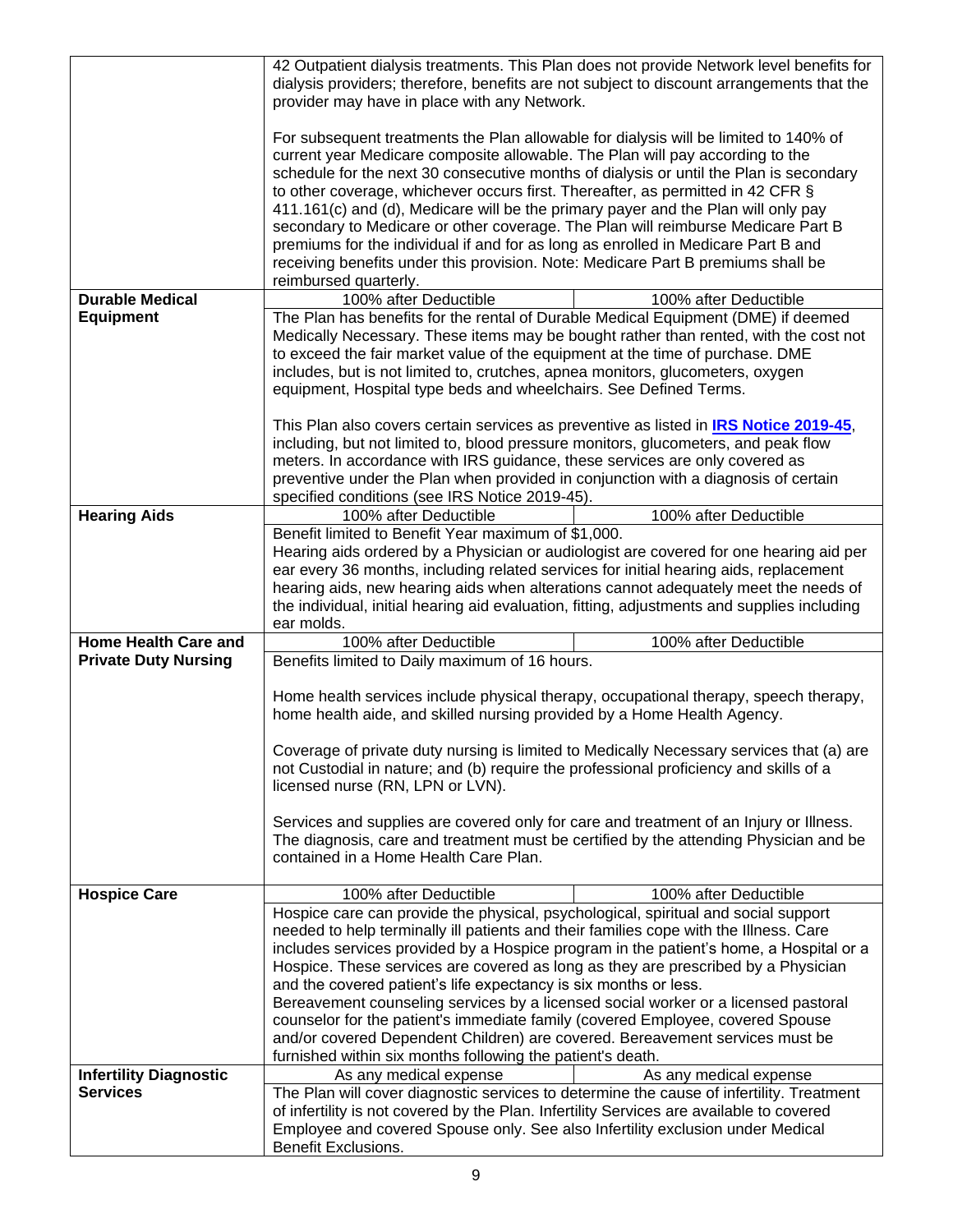| <b>Laboratory and X-Ray</b>                      | 100% after Deductible                                                                     | 100% after Deductible                                                         |
|--------------------------------------------------|-------------------------------------------------------------------------------------------|-------------------------------------------------------------------------------|
| Services (Independent,                           |                                                                                           |                                                                               |
| Radiologist,                                     |                                                                                           |                                                                               |
| Pathologist) other than                          |                                                                                           |                                                                               |
|                                                  |                                                                                           |                                                                               |
| Inpatient                                        |                                                                                           |                                                                               |
| Mammogram-                                       | 100%; Deductible waived                                                                   |                                                                               |
| Routine -                                        |                                                                                           | *Non-Network limited/combined with Routine Wellness \$500 maximum per Benefit |
|                                                  | Year                                                                                      |                                                                               |
|                                                  | Includes routine mammogram and related services, other than inpatient.                    |                                                                               |
|                                                  | *Routine Wellness Non-Network limit coordinates with Nutritional Counseling and           |                                                                               |
|                                                  | routine mammograms and colonoscopies.                                                     |                                                                               |
| Mammogram-                                       | 100% after Deductible                                                                     | **100% after Deductible                                                       |
| Non-Routine -                                    |                                                                                           |                                                                               |
|                                                  | Includes mammogram and related services, other than routine, and other than               |                                                                               |
|                                                  | inpatient.                                                                                |                                                                               |
|                                                  | **Non-Network limited to \$500 maximum per Benefit Year (separate from Routine            |                                                                               |
|                                                  | Wellness / Routine mammogram / Routine colonoscopy limit)                                 |                                                                               |
| <b>Medical Supplies</b>                          | 100% after Deductible                                                                     | 100% after Deductible                                                         |
|                                                  | This Plan also covers certain services as preventive as listed in IRS Notice 2019-45,     |                                                                               |
|                                                  | including, but not limited to, blood pressure monitors, glucometers, and peak flow        |                                                                               |
|                                                  | meters. In accordance with IRS guidance, these services are only covered as               |                                                                               |
|                                                  |                                                                                           |                                                                               |
|                                                  | preventive under the Plan when provided in conjunction with a diagnosis of certain        |                                                                               |
|                                                  | specified conditions (see IRS Notice 2019-45).                                            |                                                                               |
| <b>Maternity Care Services</b>                   |                                                                                           |                                                                               |
| Physician (Global Fee)                           | 100% after Deductible                                                                     | 100% after Deductible                                                         |
| Facility                                         | 100% after Deductible                                                                     | 100% after Deductible                                                         |
|                                                  | Charges for the care and treatment of Pregnancy are covered the same as any other         |                                                                               |
|                                                  | Illness for a covered Employee, covered Spouse and a covered Dependent child.             |                                                                               |
|                                                  |                                                                                           |                                                                               |
|                                                  | Maternity Care Services for all covered adult women, including Dependent daughters,       |                                                                               |
|                                                  |                                                                                           |                                                                               |
|                                                  | include Prenatal Care with no cost-share as required by PPACA, if billed                  |                                                                               |
|                                                  | independently. See Routine Wellness/Preventive Services. See Defined Terms.               |                                                                               |
|                                                  |                                                                                           |                                                                               |
|                                                  | NOTE: This benefit applies to OB-GYN office visits when the primary purpose of the        |                                                                               |
|                                                  | visit is treating pregnancy. Other OB-GYN visits will be covered under the office visit   |                                                                               |
|                                                  | benefit.                                                                                  |                                                                               |
| <b>Newborn Nursery</b>                           | Routine newborn nursery and Physician care while the newborn is Hospital-confined         |                                                                               |
|                                                  | typically includes room and board along with ancillary charges for the normal care of a   |                                                                               |
|                                                  |                                                                                           |                                                                               |
|                                                  | newborn. Charges in these circumstances will be applied to the Plan of the mother,        |                                                                               |
|                                                  | with Physician charges subject to Deductible. Newborns must be properly enrolled for      |                                                                               |
|                                                  | coverage to apply after the initial Hospital stay.                                        |                                                                               |
|                                                  |                                                                                           |                                                                               |
|                                                  |                                                                                           |                                                                               |
|                                                  | Non-routine newborn nursery and Physician care will not be eligible for reimbursement     |                                                                               |
|                                                  | under the Plan until the newborn is enrolled as a Dependent under the Plan enrollment     |                                                                               |
|                                                  | provisions.                                                                               |                                                                               |
|                                                  |                                                                                           |                                                                               |
|                                                  |                                                                                           |                                                                               |
|                                                  | For details about enrolling newborn children, please see "Enrollment Requirements for     |                                                                               |
|                                                  | Newborn Children," the Special Enrollment provisions, and "Open Enrollment," all in the   |                                                                               |
|                                                  | Enrollment section.                                                                       |                                                                               |
| <b>Mental Health and Substance Use Disorders</b> |                                                                                           |                                                                               |
| Inpatient                                        | As any admission                                                                          | As any admission                                                              |
| <b>Outpatient Facility</b>                       | As any outpatient facility service                                                        | As any outpatient facility service                                            |
| <b>Outpatient Physician</b>                      | 100% after Deductible                                                                     | 100% after Deductible                                                         |
|                                                  |                                                                                           |                                                                               |
|                                                  | Psychiatrists (M.D.), psychologists (Ph.D.) or Masters of Social Work (M.S.W.) may bill   |                                                                               |
|                                                  | the plan directly. Other licensed mental health practitioners may be asked to file claims |                                                                               |
|                                                  | under the direction of these professionals, depending on credentialing guidelines.        |                                                                               |
|                                                  | This Plan has partnered with an online service known as "myStrength" which offers         |                                                                               |
|                                                  | web and mobile self-help resources, empowering Plan Participants to better manage         |                                                                               |
|                                                  | depression, anxiety, and Substance Use Disorders while improving overall well-being.      |                                                                               |
|                                                  | To obtain more information or to register, visit https://bh.mystrength.com/medcost.       |                                                                               |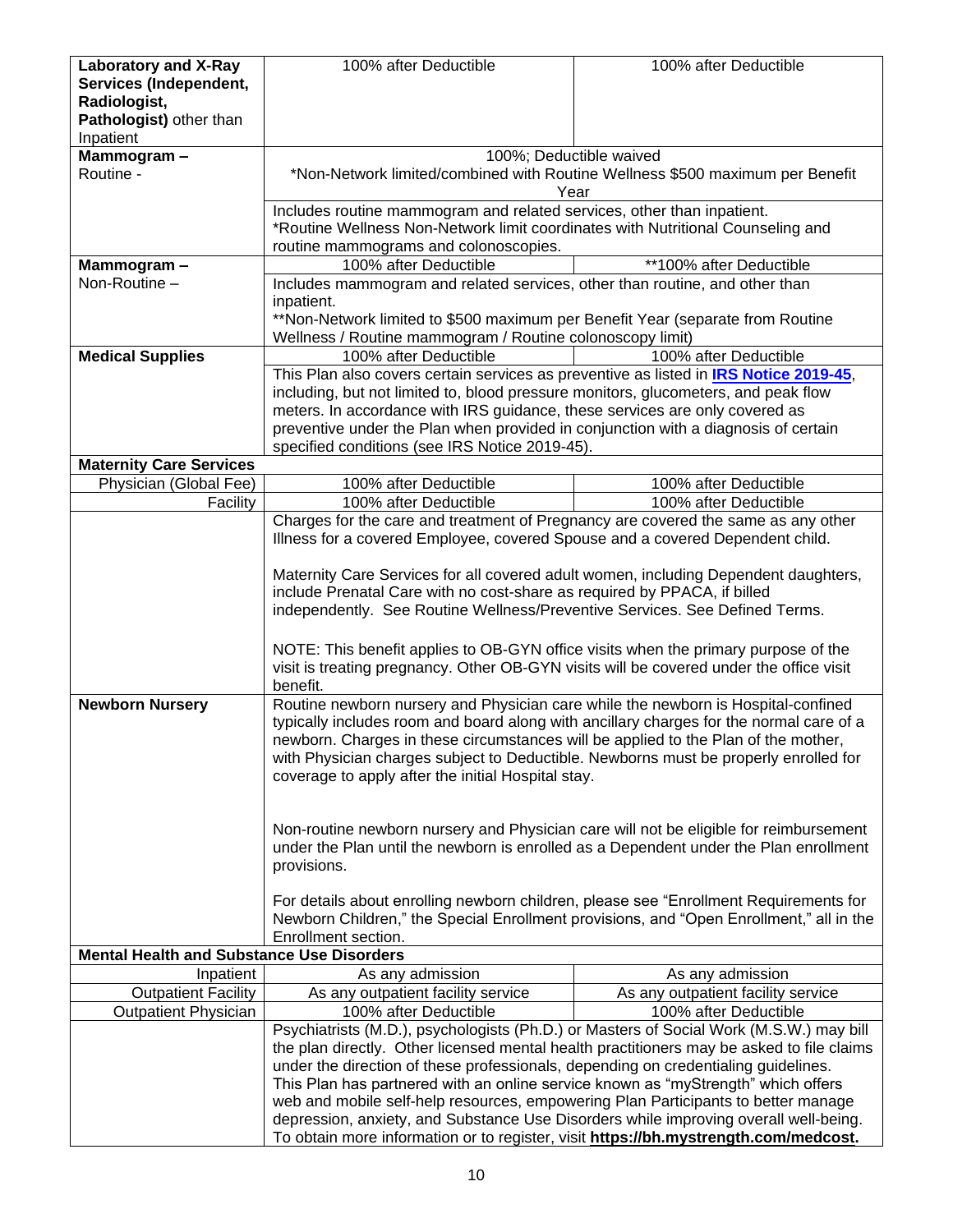| <b>Obesity, Non-Surgical</b> | As any Covered Medical Expense                                                                  | As any Covered Medical Expense                                                         |
|------------------------------|-------------------------------------------------------------------------------------------------|----------------------------------------------------------------------------------------|
| <b>Medical Treatment</b>     | Medically Necessary treatment of obesity and/or Morbid Obesity is covered. This does            |                                                                                        |
|                              | not include any form of food supplement, exercise program, exercise equipment,                  |                                                                                        |
|                              | weight control program, injection of any fluid, use of medications or educational               |                                                                                        |
|                              | program, if not otherwise covered.                                                              |                                                                                        |
| <b>Obesity, Surgical</b>     | As any Covered Medical Expense                                                                  | As any Covered Medical Expense                                                         |
| <b>Treatment</b>             | Medically Necessary charges for the surgical treatment of obesity will be covered,              |                                                                                        |
| Precertification required    | subject to these requirements and limitations:                                                  |                                                                                        |
|                              | The Plan Participant must have a history of obesity and/or a Morbid Obesity                     |                                                                                        |
|                              | Diagnosis for at least five years;                                                              |                                                                                        |
|                              | During the past two years that a Plan Participant has been covered by this Plan,                |                                                                                        |
|                              | he/she must have a documented history of participating in a 12-month medically                  |                                                                                        |
|                              | supervised weight loss program;                                                                 |                                                                                        |
|                              | The Plan Participant must have documented proof of adequate preoperative                        |                                                                                        |
|                              |                                                                                                 | evaluations for surgery, which includes patient's understanding of the procedure, the  |
|                              |                                                                                                 | procedure's risks and benefits, the length of stay in the Hospital, behavioral changes |
|                              |                                                                                                 | required prior to and after the surgery (including dietary and exercise requirements), |
|                              | follow-up requirements and anticipated psychological changes;                                   |                                                                                        |
|                              |                                                                                                 | Psychological assessment by a mental health professional of the patient's ability to   |
|                              | understand and adhere to the program. The assessment must include expected                      |                                                                                        |
|                              |                                                                                                 | levels of depression, eating behaviors, stress management, cognitive abilities, social |
|                              | functioning, self-esteem, personality factors or other mental health diagnoses that             |                                                                                        |
|                              | may affect treatment, readiness and ability to adhere to required lifestyle                     |                                                                                        |
|                              | modifications and follow-up/social support.                                                     |                                                                                        |
|                              |                                                                                                 | The Plan Participant must be an acceptable age (at least 18 years old at the time of   |
|                              | the surgery) and risk for surgery as determined by his/her primary care or family               |                                                                                        |
|                              | Physician and the attending surgeon;                                                            |                                                                                        |
|                              | Precertification of the surgery is required.                                                    |                                                                                        |
| <b>Orthotics</b>             | 100% after Deductible                                                                           | 100% after Deductible                                                                  |
|                              | Orthotics are covered for the initial purchase and fitting of an appliance designed for         |                                                                                        |
|                              | the support of weak or ineffective joints or muscles as a result of a disabling congenital      |                                                                                        |
|                              | condition or an Injury or Illness. Orthopedic foot appliances, including custom molded          |                                                                                        |
|                              | foot orthotics, may be covered when used as an integral part of a brace, applied tightly        |                                                                                        |
|                              | thereto, or when used to treat a condition requiring more than a supportive device of           |                                                                                        |
|                              | the foot. Shoe inserts are not considered orthotic devices by this Plan and are not<br>covered. |                                                                                        |
| <b>Prosthetics</b>           | 100% after Deductible                                                                           | 100% after Deductible                                                                  |
|                              | Benefit covers the initial purchase and fitting of a fitted artificial device to replace or     |                                                                                        |
|                              | augment a missing or impaired part of the body. Prosthetic devices include, but are not         |                                                                                        |
|                              | limited to, artificial limbs, breast prosthesis, cochlear implants and implanted lenses         |                                                                                        |
|                              | after cataract surgery.                                                                         |                                                                                        |
|                              | Repair and replacement of a device will not be made more than once every 5 years,               |                                                                                        |
|                              | unless it is determined Medically Necessary due to a pathological change, such as               |                                                                                        |
|                              | growth, shrinkage, or atrophy that results in improper fit. Replacements will not be            |                                                                                        |
|                              | made because the device is lost, misplaced, or stolen.                                          |                                                                                        |
| <b>Service Animal</b>        |                                                                                                 | 100% after In-Network Deductible                                                       |
|                              | For covered Dependents to age 19 only:                                                          |                                                                                        |
|                              | The Plan provides coverage for the purchase of a Medically Necessary service animal             |                                                                                        |
|                              | to a Lifetime maximum of \$20,000. This benefit is subject to written approval for              |                                                                                        |
|                              | determination of Medical Necessity by the Plan Administrator and approval of the                |                                                                                        |
|                              | service animal distributor.                                                                     |                                                                                        |
| <b>Short-Term Therapy</b>    | 100% after Deductible                                                                           | 100% after Deductible                                                                  |
|                              | The Plan provides coverage for short-term rehabilitative therapy that is part of a              |                                                                                        |
|                              | rehabilitation program, including the therapies listed when provided in the most                |                                                                                        |
|                              | medically appropriate setting. See also Applied Behavioral Analysis (ABA) Therapy               |                                                                                        |
|                              | under Other Services in this Schedule of Benefits.                                              |                                                                                        |
| Cardiac                      | Covered as deemed Medically Necessary provided services are rendered (a) under the              |                                                                                        |
|                              | supervision of a Physician; (b) in connection with a myocardial infarction, coronary            |                                                                                        |
|                              | occlusion or coronary bypass surgery; (c) initiated within 12 weeks after other                 |                                                                                        |
|                              | treatment for the medical condition ends; and (d) in a Medical Care Facility as defined         |                                                                                        |
|                              | by this Plan.                                                                                   |                                                                                        |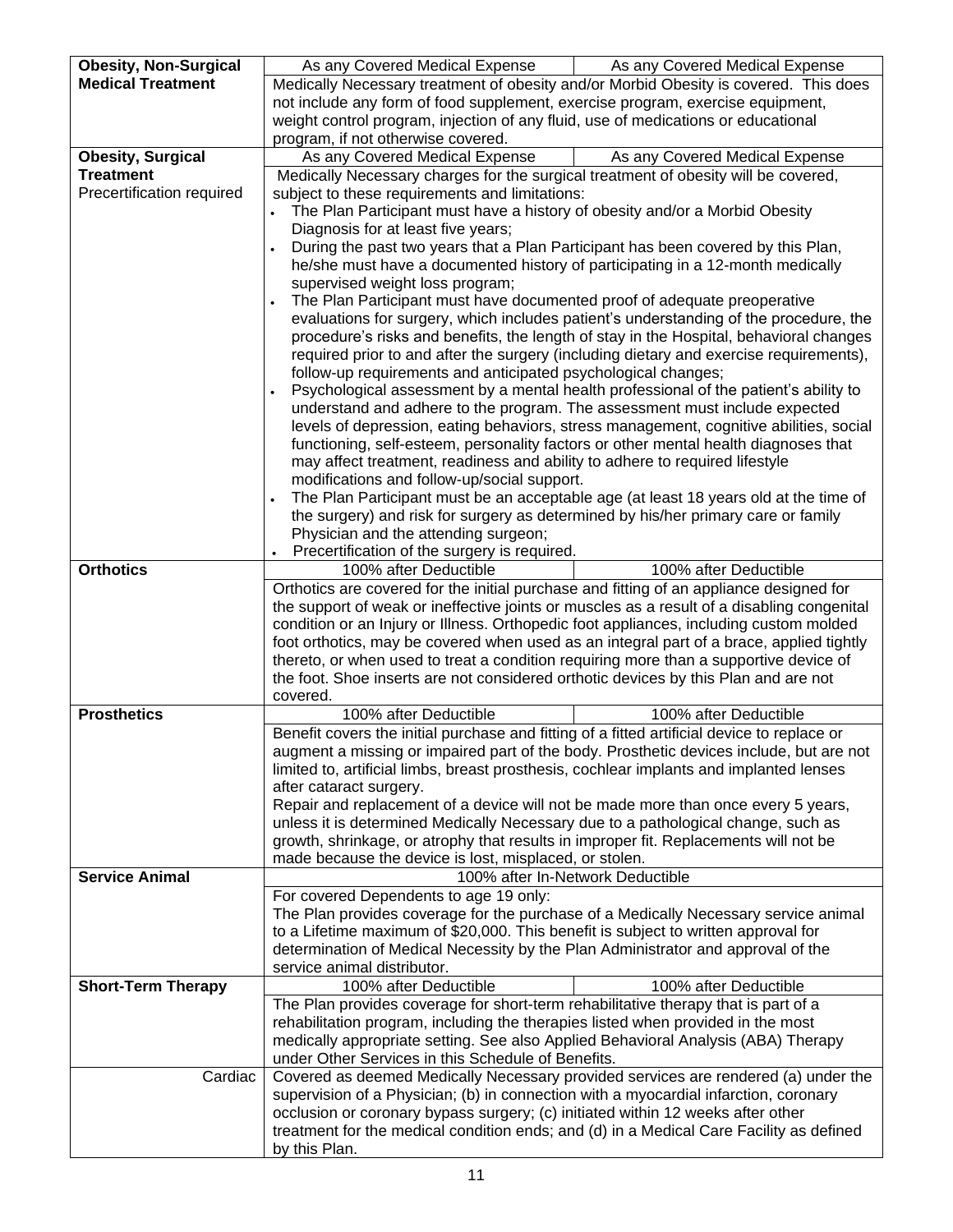| Cognitive                                               | Covered as deemed Medically Necessary provided services are rendered under the                                  |                                                                                              |
|---------------------------------------------------------|-----------------------------------------------------------------------------------------------------------------|----------------------------------------------------------------------------------------------|
|                                                         | supervision of a Physician. The therapy must be in accord with a Physician's exact                              |                                                                                              |
|                                                         | orders as to type, frequency and duration and for conditions that are subject to                                |                                                                                              |
|                                                         | significant improvement through short-term therapy.                                                             |                                                                                              |
| Occupational                                            | Covered when performed by a licensed occupational therapist or a Physician working                              |                                                                                              |
|                                                         | within the scope of his/her license. Therapy must be ordered by a Physician, result                             |                                                                                              |
|                                                         | from an Injury or Illness and improve a body function. Covered Charges do not include                           |                                                                                              |
|                                                         | recreational programs, maintenance therapy or supplies used in occupational therapy.                            |                                                                                              |
| Physical                                                |                                                                                                                 | Covered when performed by a licensed physical therapist or a Physician working within        |
|                                                         | the scope of his/her license. The therapy must be in accord with a Physician's exact                            |                                                                                              |
|                                                         | orders as to type, frequency and duration and for conditions that are subject to                                |                                                                                              |
|                                                         | significant improvement through short-term therapy.                                                             |                                                                                              |
| Pulmonary                                               | Covered when performed by a licensed respiratory therapist or a Physician working                               |                                                                                              |
|                                                         | within the scope of his/her license. The therapy must be in accord with a Physician's                           |                                                                                              |
|                                                         | exact orders as to type, frequency and duration and for conditions that are subject to                          |                                                                                              |
|                                                         | significant improvement through short-term therapy.                                                             |                                                                                              |
| Speech                                                  | Covered when performed by a licensed speech therapist or a Physician working within                             |                                                                                              |
|                                                         | the scope of his/her license; therapy must be ordered by a Physician: a) for speech                             |                                                                                              |
|                                                         |                                                                                                                 | disorders; b) following surgery for correction of a congenital condition of the oral cavity, |
|                                                         | throat or nasal complex; or c) to restore speech to a person who has lost existing                              |                                                                                              |
|                                                         | speech function as a result of injury or an illness that is other than a learning or mental                     |                                                                                              |
|                                                         | disorder.                                                                                                       |                                                                                              |
| <b>Skilled Nursing Facility</b>                         |                                                                                                                 | 100% after In-Network Deductible                                                             |
|                                                         | Benefits limited to Benefit Year maximum of 100 days.                                                           |                                                                                              |
|                                                         | Benefits are payable if and when the patient is confined as a bed patient in the facility;                      |                                                                                              |
|                                                         | the attending Physician certifies that the confinement is needed for further care of the                        |                                                                                              |
|                                                         |                                                                                                                 | condition that caused the Hospital confinement; and the attending Physician completes        |
|                                                         | a treatment plan that includes a diagnosis, the proposed course of treatment and the                            |                                                                                              |
|                                                         | projected date of discharge from the Skilled Nursing Facility. Covered charges for a                            |                                                                                              |
|                                                         | Plan Participant's care in these facilities are limited to the facility's semiprivate room<br>rate.             |                                                                                              |
|                                                         |                                                                                                                 |                                                                                              |
|                                                         |                                                                                                                 |                                                                                              |
| <b>Teladoc</b>                                          |                                                                                                                 | 100%; Deductible Waived                                                                      |
|                                                         |                                                                                                                 | Effective March 18, 2020, due to the COVID-19 public health emergency and pursuant           |
|                                                         | to IRS Notice 2020-29, the Plan's medical benefits for High Deductible Health Plan                              |                                                                                              |
|                                                         | schedules that include Teladoc coverage are revised to provide for such coverage at<br>100%; Deductible Waived. |                                                                                              |
| <b>Telemedicine Services -</b>                          |                                                                                                                 |                                                                                              |
| <b>Office Visits other than</b>                         | As any other covered office service                                                                             | As any other covered office service                                                          |
| I eladoc                                                |                                                                                                                 |                                                                                              |
| <b>Telemedicine Services</b>                            | As any Covered Medical Expense                                                                                  | As any Covered Medical Expense                                                               |
| - COVID-19 Public                                       | This benefit includes coverage of Covered Medical Expenses that are delivered by                                |                                                                                              |
| <b>Health Emergency</b>                                 | means of Telemedicine as identified on the Centers for Medicare and Medicaid                                    |                                                                                              |
| other than Teladoc                                      |                                                                                                                 |                                                                                              |
|                                                         | Services (CMS) listing of "Covered Telehealth Services for PHE for the COVID-19<br>pandemic."*                  |                                                                                              |
|                                                         |                                                                                                                 |                                                                                              |
|                                                         |                                                                                                                 |                                                                                              |
|                                                         | This benefit shall terminate upon the termination of the COVID-19 Public Health                                 |                                                                                              |
|                                                         | Emergency, as determined by the Secretary of the U.S. Department of Health and                                  |                                                                                              |
|                                                         | Human Services.                                                                                                 |                                                                                              |
|                                                         |                                                                                                                 |                                                                                              |
|                                                         | *Note: This listing is currently available (as of April 28, 2020) at                                            |                                                                                              |
|                                                         | https://www.cms.gov/Medicare/Medicare-General-Information/Telehealth/Telehealth-                                |                                                                                              |
|                                                         | Codes. The Plan will also maintain a copy of this listing.                                                      |                                                                                              |
| <b>TMJ</b>                                              | As any other Covered Medical Expense                                                                            | As any other Covered Medical Expense                                                         |
|                                                         | Includes Surgical and Non-Surgical; excludes appliances and orthodontic treatment.                              | <b>NON-Approved / NON-Designated</b>                                                         |
| <b>Transplant Services</b><br>Precertification required | <b>Approved / Designated Facility</b>                                                                           | <b>Facility</b>                                                                              |
|                                                         | 100% after In-Network Deductible                                                                                | 100% after Non-Network Deductible                                                            |
|                                                         | MedCost Health Management must be notified PRIOR to a Transplant evaluation.                                    |                                                                                              |
|                                                         | All Transplant Services MUST be precertified and require participation in Case                                  |                                                                                              |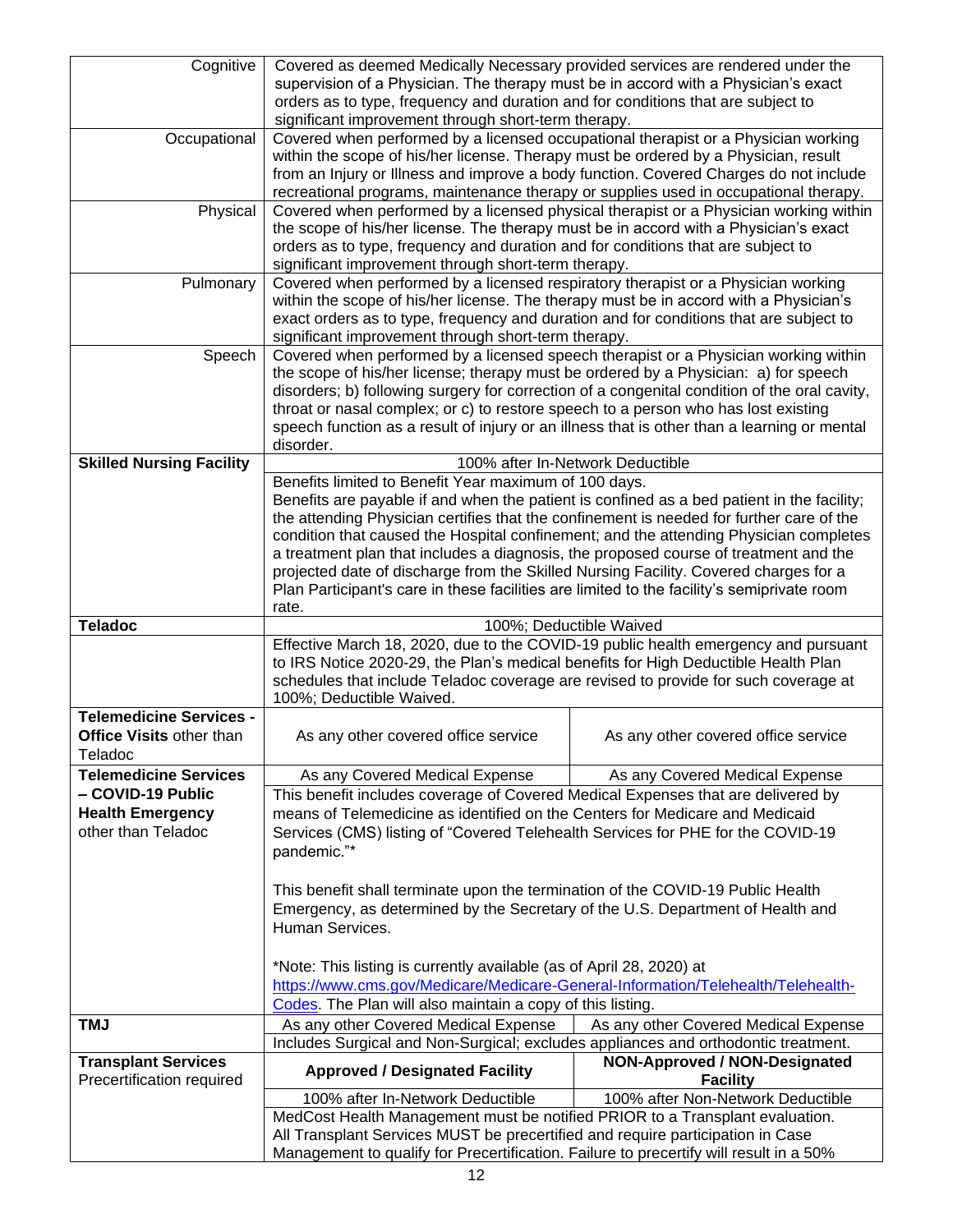| reduction in benefits. Refer to Health Management Services for details.                                                                                                                                                                                                                                                                                                                                                                                                                                                                                                                                                                                                                                                                                                                                                                                                                                                                                                                                                                                                                                                                                                                                                                                                                                  |
|----------------------------------------------------------------------------------------------------------------------------------------------------------------------------------------------------------------------------------------------------------------------------------------------------------------------------------------------------------------------------------------------------------------------------------------------------------------------------------------------------------------------------------------------------------------------------------------------------------------------------------------------------------------------------------------------------------------------------------------------------------------------------------------------------------------------------------------------------------------------------------------------------------------------------------------------------------------------------------------------------------------------------------------------------------------------------------------------------------------------------------------------------------------------------------------------------------------------------------------------------------------------------------------------------------|
| Human organ and tissue transplants are covered except those classified as<br>"Experimental and/or Investigational."                                                                                                                                                                                                                                                                                                                                                                                                                                                                                                                                                                                                                                                                                                                                                                                                                                                                                                                                                                                                                                                                                                                                                                                      |
| *Travel and lodging will be paid by the Plan for the patient and one companion or<br>caregiver (for both parents or for both guardians if the patient is a minor), up to a<br>Lifetime maximum of \$10,000. Travel must be to a Designated Transplant Provider that<br>is more than 60 miles from the patient's home.                                                                                                                                                                                                                                                                                                                                                                                                                                                                                                                                                                                                                                                                                                                                                                                                                                                                                                                                                                                    |
| <b>Donor Charges:</b><br>Both the recipient and the donor are entitled to benefits of Transplant Service coverage<br>under this Plan when the recipient is a Plan Participant. Benefits provided to the donor<br>will be charged against the recipient's coverage.                                                                                                                                                                                                                                                                                                                                                                                                                                                                                                                                                                                                                                                                                                                                                                                                                                                                                                                                                                                                                                       |
| The Plan will pay for typing, surgical procedure, mobilization, storage expenses, and<br>costs directly related to the donation of a human organ or human tissue used in a<br>covered Transplant procedure.                                                                                                                                                                                                                                                                                                                                                                                                                                                                                                                                                                                                                                                                                                                                                                                                                                                                                                                                                                                                                                                                                              |
| If a Plan Participant wishes to be a donor, the Plan will cover donor charges only if the<br>recipient is also a Plan Participant. Donor expenses for recipients who are not Plan<br>Participants are not covered under this Plan.                                                                                                                                                                                                                                                                                                                                                                                                                                                                                                                                                                                                                                                                                                                                                                                                                                                                                                                                                                                                                                                                       |
| <b>Claim Steps:</b><br>When a Plan Participant is the recipient of an organ from a non-Plan donor,<br>$\bullet$<br>eligible expenses should be filed using the Plan Participant's name and his or<br>her alternate identification number.<br>To help identify non-Plan donor claims billed under the Plan Participant<br>recipient's information, the donor claim should include the following:<br>Diagnosis that indicates donor;<br>$\circ$<br>Attachment that indicates the patient is a donor; and<br>$\circ$<br>Donor's information in the comments field of the UB-04 or other electronic<br>O<br>claim.                                                                                                                                                                                                                                                                                                                                                                                                                                                                                                                                                                                                                                                                                           |
| *Exclusions:<br>Charges for the following are not covered:<br>• Mileage for sightseeing or visits to friends / relatives.<br>• Alcohol.<br>• Clothing.<br>• Entertainment (i.e., movies or rentals, visits to museums, mileage for sightseeing,<br>compact discs, games, etc.).<br>• Expense for persons other than the patient and his / her covered companion or<br>caregiver.<br>• Expenses for lodging when member or companion is staying with a relative or friend.<br>• Travel and non-medical room and board for a live donor or for family members of<br>the donor.<br>• Gift cards.<br>• Groceries (i.e., grocery stores, Wal-Mart, K-Mart, etc.).<br>• Laundry service / supplies.<br>• Non-legible receipts (i.e., food or lodging).<br>• Paper products (i.e., paper plates, paper towels, napkins, etc.).<br>• Parking fees incurred other than at hotel / motel or hospital.<br>• Personal care services (i.e., massage, spa, hair care services, etc.)<br>• Personal hygiene items (i.e., toothbrush, deodorant, etc.).<br>• Personal services (i.e., child care, house sitting, kennel care, etc.).<br>• Shoes / slippers.<br>• Souvenirs (i.e., T-shirts, sweatshirts, toys, etc.).<br>• Telephone bills / calls / phone cards.<br>• Tobacco or medical marijuana.<br>• Valet parking. |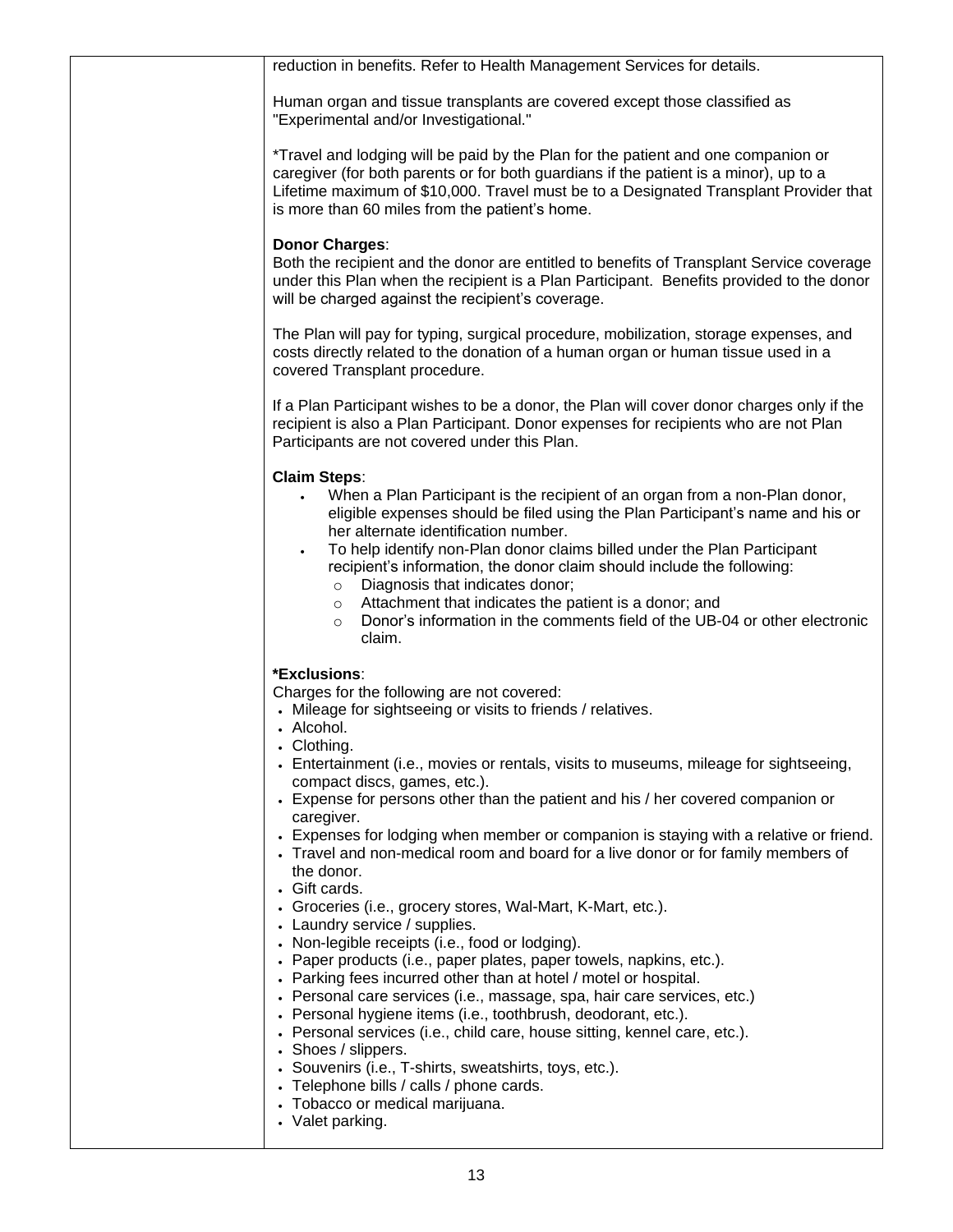|                                                                                | <b>In-Network</b>                                                                                                                                                                                                                                                                                                                                                                                                                                                                                                                                                                                                                                                                                                                                                                                                                                                                                                                                                                                                                                                                                                                                                                                                                                                                                                                                                                                                                                                                                                                                                                                                                                                                                                                                                                                                                                                                                                                                                                                                                                                                                                                                                                                                                                                                                                                                       | <b>Non-Network</b>                                                                       |  |
|--------------------------------------------------------------------------------|---------------------------------------------------------------------------------------------------------------------------------------------------------------------------------------------------------------------------------------------------------------------------------------------------------------------------------------------------------------------------------------------------------------------------------------------------------------------------------------------------------------------------------------------------------------------------------------------------------------------------------------------------------------------------------------------------------------------------------------------------------------------------------------------------------------------------------------------------------------------------------------------------------------------------------------------------------------------------------------------------------------------------------------------------------------------------------------------------------------------------------------------------------------------------------------------------------------------------------------------------------------------------------------------------------------------------------------------------------------------------------------------------------------------------------------------------------------------------------------------------------------------------------------------------------------------------------------------------------------------------------------------------------------------------------------------------------------------------------------------------------------------------------------------------------------------------------------------------------------------------------------------------------------------------------------------------------------------------------------------------------------------------------------------------------------------------------------------------------------------------------------------------------------------------------------------------------------------------------------------------------------------------------------------------------------------------------------------------------|------------------------------------------------------------------------------------------|--|
| <b>Wig Therapy (following</b>                                                  | 100% after Deductible                                                                                                                                                                                                                                                                                                                                                                                                                                                                                                                                                                                                                                                                                                                                                                                                                                                                                                                                                                                                                                                                                                                                                                                                                                                                                                                                                                                                                                                                                                                                                                                                                                                                                                                                                                                                                                                                                                                                                                                                                                                                                                                                                                                                                                                                                                                                   | 100% after Deductible                                                                    |  |
| cancer treatment)                                                              | Benefits limited to Lifetime maximum of one wig.                                                                                                                                                                                                                                                                                                                                                                                                                                                                                                                                                                                                                                                                                                                                                                                                                                                                                                                                                                                                                                                                                                                                                                                                                                                                                                                                                                                                                                                                                                                                                                                                                                                                                                                                                                                                                                                                                                                                                                                                                                                                                                                                                                                                                                                                                                        |                                                                                          |  |
| <b>All Other Covered</b><br><b>Services</b>                                    | 100% after Deductible                                                                                                                                                                                                                                                                                                                                                                                                                                                                                                                                                                                                                                                                                                                                                                                                                                                                                                                                                                                                                                                                                                                                                                                                                                                                                                                                                                                                                                                                                                                                                                                                                                                                                                                                                                                                                                                                                                                                                                                                                                                                                                                                                                                                                                                                                                                                   | 100% after Deductible                                                                    |  |
|                                                                                | <b>Additional Services Covered Under the Medical Benefits</b>                                                                                                                                                                                                                                                                                                                                                                                                                                                                                                                                                                                                                                                                                                                                                                                                                                                                                                                                                                                                                                                                                                                                                                                                                                                                                                                                                                                                                                                                                                                                                                                                                                                                                                                                                                                                                                                                                                                                                                                                                                                                                                                                                                                                                                                                                           |                                                                                          |  |
| <b>Anesthetics and certain</b><br>other items including<br>administration      | Certain items including anesthetics; oxygen; blood and blood derivatives that are not<br>donated or replaced; intravenous injections and solutions are covered, including the<br>administration thereof.                                                                                                                                                                                                                                                                                                                                                                                                                                                                                                                                                                                                                                                                                                                                                                                                                                                                                                                                                                                                                                                                                                                                                                                                                                                                                                                                                                                                                                                                                                                                                                                                                                                                                                                                                                                                                                                                                                                                                                                                                                                                                                                                                |                                                                                          |  |
| <b>Attention Deficit /</b><br><b>Hyperactivity Disorder</b>                    | Attention Deficit / Hyperactivity Disorder is covered as any other expense.                                                                                                                                                                                                                                                                                                                                                                                                                                                                                                                                                                                                                                                                                                                                                                                                                                                                                                                                                                                                                                                                                                                                                                                                                                                                                                                                                                                                                                                                                                                                                                                                                                                                                                                                                                                                                                                                                                                                                                                                                                                                                                                                                                                                                                                                             |                                                                                          |  |
| <b>Dental Services</b>                                                         | Certain dental procedures will be Covered Charges under Medical Benefits:<br>Removal of wisdom teeth.<br>Excision of tumors and cysts of the jaws, cheeks, lips, tongue, roof and floor of the<br>mouth.<br>Emergency repair due to Injury to sound natural teeth.<br>Surgery needed to correct accidental injuries to the jaws, cheeks, lips, tongue, floor<br>and roof of the mouth.<br>Excision of benign bony growths of the jaw and hard palate.<br>External incision and drainage of cellulitis.<br>$\bullet$<br>Incision of sensory sinuses, salivary glands or ducts.<br>$\bullet$<br>Reduction of dislocations and excision of temporomandibular joints (TMJs).<br>$\bullet$<br>When Medically Necessary, replacement of teeth lost as a direct result of<br>chemotherapy and/or radiation treatment.<br>Orthognathic surgery to repair or correct a severe facial deformity or disfigurement<br>that orthodontics alone cannot correct, provided:<br>• The deformity or disfigurement is accompanied by a documented clinically<br>significant functional impairment, and there is a reasonable expectation that the<br>procedure will result in meaningful functional improvement; or<br>• The orthognathic surgery is Medically Necessary as a result of tumor, trauma,<br>disease; or<br>• The orthognathic surgery is performed prior to age 19 and is required as a result of<br>severe congenital facial deformity or congenital condition.<br>Repeat or subsequent orthognathic surgeries for the same condition are covered only<br>when the previous orthognathic surgery met the above requirements, and there is a<br>high probability of significant additional improvement as determined by the utilization<br>review Physician.<br>No charge will be covered under Medical Benefits for dental and oral surgical<br>procedures involving orthodontic care of the teeth, periodontal disease and preparing<br>the mouth for the fitting of or continued use of dentures.<br>Note: The Plan will pay for anesthesia and Hospital or facility charges for services<br>performed in a Hospital or Ambulatory Surgical Center in connection with dental<br>procedures for (1) Dependent Children under the age of 9 and (2) Plan Participants<br>with physical or mental conditions for which such services are Medically Necessary. |                                                                                          |  |
|                                                                                | Oral surgeons will be paid at the Network level of benefits.                                                                                                                                                                                                                                                                                                                                                                                                                                                                                                                                                                                                                                                                                                                                                                                                                                                                                                                                                                                                                                                                                                                                                                                                                                                                                                                                                                                                                                                                                                                                                                                                                                                                                                                                                                                                                                                                                                                                                                                                                                                                                                                                                                                                                                                                                            |                                                                                          |  |
| <b>Anesthesia and Facility</b><br>for certain Dental<br><b>Procedures</b>      | in a Hospital or Ambulatory Surgical Center in connection with dental procedures<br>for (1) Dependent Children under the age of 9 and (2) Plan Participants with physical or<br>mental conditions for which such services are Medically Necessary. The Physician<br>must certify that anesthesia is required to safely and effectively perform the<br>procedures. Prior authorization is required.                                                                                                                                                                                                                                                                                                                                                                                                                                                                                                                                                                                                                                                                                                                                                                                                                                                                                                                                                                                                                                                                                                                                                                                                                                                                                                                                                                                                                                                                                                                                                                                                                                                                                                                                                                                                                                                                                                                                                      | The Plan will pay for anesthesia and Hospital or facility charges for services performed |  |
| <b>Diabetes Care</b><br>Management other than<br><b>Nutritional Counseling</b> | The Plan will provide coverage for Medically Necessary diabetes self-management<br>training and educational services.                                                                                                                                                                                                                                                                                                                                                                                                                                                                                                                                                                                                                                                                                                                                                                                                                                                                                                                                                                                                                                                                                                                                                                                                                                                                                                                                                                                                                                                                                                                                                                                                                                                                                                                                                                                                                                                                                                                                                                                                                                                                                                                                                                                                                                   |                                                                                          |  |
| Eyeglasses, Lenses,<br><b>Frames</b>                                           | Medical benefits cover purchase of the first pair of eyeglasses, lenses, frames or<br>contact lenses as prescribed following keratoconus or cataract surgery.                                                                                                                                                                                                                                                                                                                                                                                                                                                                                                                                                                                                                                                                                                                                                                                                                                                                                                                                                                                                                                                                                                                                                                                                                                                                                                                                                                                                                                                                                                                                                                                                                                                                                                                                                                                                                                                                                                                                                                                                                                                                                                                                                                                           |                                                                                          |  |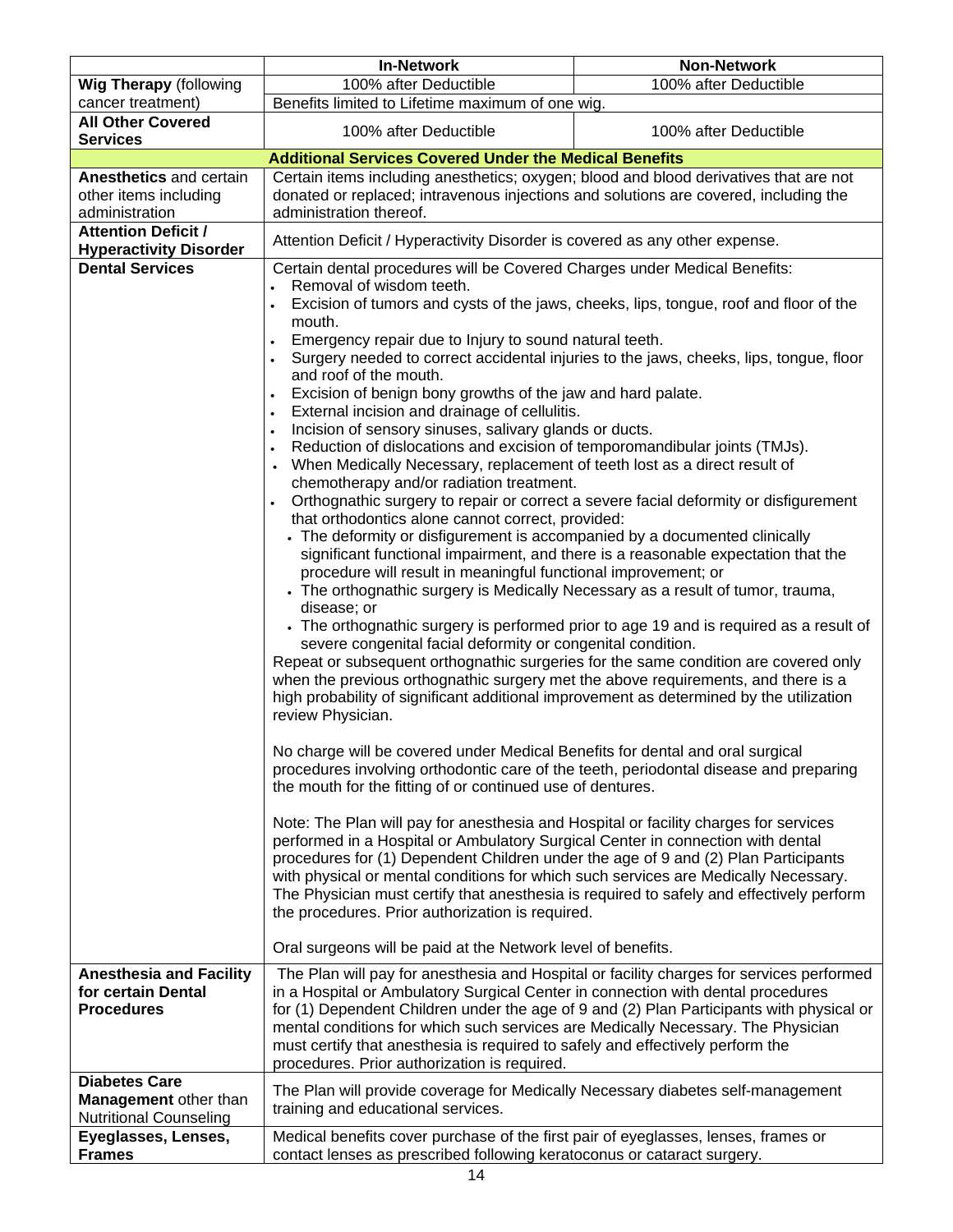| <b>Family Therapy /</b><br><b>Counseling</b>                                                        | Family Therapy/Counseling is considered an eligible expense when provided by a                                                                                                |  |  |
|-----------------------------------------------------------------------------------------------------|-------------------------------------------------------------------------------------------------------------------------------------------------------------------------------|--|--|
|                                                                                                     | licensed mental health practitioner.                                                                                                                                          |  |  |
| <b>Genetic Testing</b>                                                                              | Charges made for genetic testing that uses a proven testing method for the                                                                                                    |  |  |
|                                                                                                     | identification of genetically-linked inheritable disease.                                                                                                                     |  |  |
|                                                                                                     | Genetic testing is considered Medically Necessary (and therefore covered) based on                                                                                            |  |  |
|                                                                                                     | the diagnosis, provided:                                                                                                                                                      |  |  |
|                                                                                                     | A person has symptoms or signs of a genetically-linked inheritable disease or                                                                                                 |  |  |
|                                                                                                     | The testing is performed as part of oncology treatment.                                                                                                                       |  |  |
|                                                                                                     |                                                                                                                                                                               |  |  |
|                                                                                                     | Genetic testing requires documentation of Medical Necessity via medical records or a                                                                                          |  |  |
|                                                                                                     | letter of Medical Necessity if:                                                                                                                                               |  |  |
|                                                                                                     | it has been determined that a person is at risk for carrier status as supported                                                                                               |  |  |
|                                                                                                     | by existing peer-reviewed, evidence-based, scientific literature for the                                                                                                      |  |  |
|                                                                                                     | development of a genetically-linked inheritable disease when the results will                                                                                                 |  |  |
|                                                                                                     | impact clinical outcome or                                                                                                                                                    |  |  |
|                                                                                                     | the therapeutic purpose is to identify specific genetic mutation that has been<br>$\bullet$                                                                                   |  |  |
|                                                                                                     | demonstrated in the existing peer reviewed, evidence-based, scientific                                                                                                        |  |  |
|                                                                                                     | literature to directly impact treatment options as outlined in the letter of Medical<br>Necessity noted above; or                                                             |  |  |
|                                                                                                     | in accordance with the guidelines and recommendations established under                                                                                                       |  |  |
|                                                                                                     | PPACA for preventive services for women with no cost-share.                                                                                                                   |  |  |
|                                                                                                     |                                                                                                                                                                               |  |  |
|                                                                                                     | If genetic testing is determined to be Medically Necessary and meets the criteria                                                                                             |  |  |
|                                                                                                     | outlined above, genetic counseling may be covered. Genetic counseling is limited to 3                                                                                         |  |  |
|                                                                                                     | visits per Benefit Year.                                                                                                                                                      |  |  |
| <b>Hearing Aids</b>                                                                                 | For covered dependent children to age 19 only: hearing aids ordered by a Physician or                                                                                         |  |  |
|                                                                                                     | audiologist are covered for one hearing aid per ear every 36 months, including related                                                                                        |  |  |
|                                                                                                     | services for initial hearing aids, replacement hearing aids, new hearing aids when                                                                                            |  |  |
|                                                                                                     | alterations cannot adequately meet the needs of the individual, initial hearing aid                                                                                           |  |  |
|                                                                                                     | evaluation, fitting, adjustments and supplies including ear molds.                                                                                                            |  |  |
| <b>Reconstructive Surgery</b>                                                                       | Covered Charges are:<br>• Surgical correction of a congenital anomaly in a covered Dependent child;                                                                           |  |  |
|                                                                                                     | Treatment of an Accidental bodily Injury; and                                                                                                                                 |  |  |
|                                                                                                     | Reconstructive breast surgery following mastectomy. This mammoplasty coverage,                                                                                                |  |  |
|                                                                                                     | in compliance with the Women's Health and Cancer Rights Act of 1998, will include                                                                                             |  |  |
|                                                                                                     | reimbursement for (1) reconstruction of the breast on which a mastectomy has been                                                                                             |  |  |
|                                                                                                     | performed, (2) surgery and reconstruction of the other breast to produce a                                                                                                    |  |  |
|                                                                                                     | symmetrical appearance, and (3) coverage of prostheses and physical                                                                                                           |  |  |
|                                                                                                     | complications during all stages of mastectomy, including lymphedemas, in a manner                                                                                             |  |  |
|                                                                                                     | determined in consultation with the attending Physician and the patient.                                                                                                      |  |  |
| <b>Routine Costs</b>                                                                                | Includes charges for Routine Patient Costs incurred by a Qualified Individual in an                                                                                           |  |  |
| <b>Associated with a</b>                                                                            | Approved Clinical Trial subject to the terms of this Plan. The Plan may require a copy                                                                                        |  |  |
| <b>Clinical Trial</b>                                                                               | of the Approved Clinical Trial's patient consent packet before determining if any                                                                                             |  |  |
|                                                                                                     | benefits are payable by the Plan (see Routine Patient Costs). Coverage is provided<br>only for Routine Patient Costs of services associated with the Approved Clinical Trial, |  |  |
|                                                                                                     | and only to the extent such Routine Patient Costs have not been, or are not, funded by                                                                                        |  |  |
|                                                                                                     | other resources. See also Medical Benefit Exclusions and Defined Terms for more                                                                                               |  |  |
|                                                                                                     | information regarding coverage of Routine Patient Costs associated with an Approved                                                                                           |  |  |
|                                                                                                     | Clinical Trial.                                                                                                                                                               |  |  |
| <b>Sleep Studies</b>                                                                                | Sleep studies are covered as any Outpatient lab or independent lab when determined                                                                                            |  |  |
|                                                                                                     | to be Medically Necessary.                                                                                                                                                    |  |  |
| <b>Sterilization</b>                                                                                | Sterilization procedures are covered as any expense unless otherwise noted in the                                                                                             |  |  |
| <b>Procedures</b>                                                                                   | SPD. Reversal procedures are not covered.                                                                                                                                     |  |  |
| <b>Termination of</b>                                                                               | Abortions are covered for all Employees and Spouses who are Plan Participants when                                                                                            |  |  |
| Pregnancy                                                                                           | the life of the mother would be endangered if the unborn child was carried to term or                                                                                         |  |  |
|                                                                                                     | the Pregnancy is the result of rape or incest. Complications of abortion are covered for<br>all Employees and Spouses who are Plan Participants. Abortions and / or           |  |  |
|                                                                                                     | complications of abortion are not covered for Dependent Daughters.                                                                                                            |  |  |
| <b>Prescription Drug Benefits</b>                                                                   |                                                                                                                                                                               |  |  |
| Prescription Drug cost-sharing accumulates toward the Plan's overall Network Deductible and Out-of- |                                                                                                                                                                               |  |  |